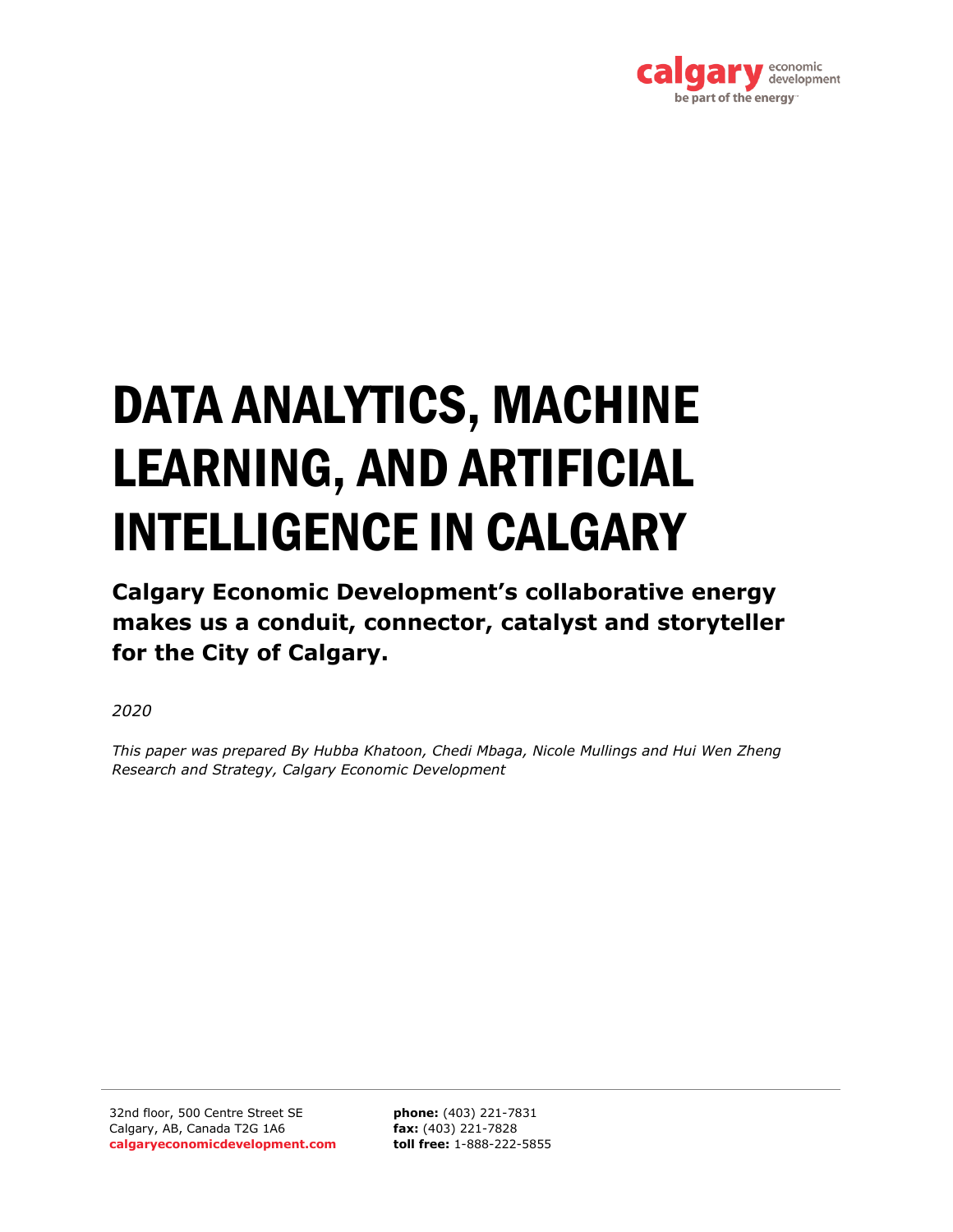

# **TABLE OF CONTENTS**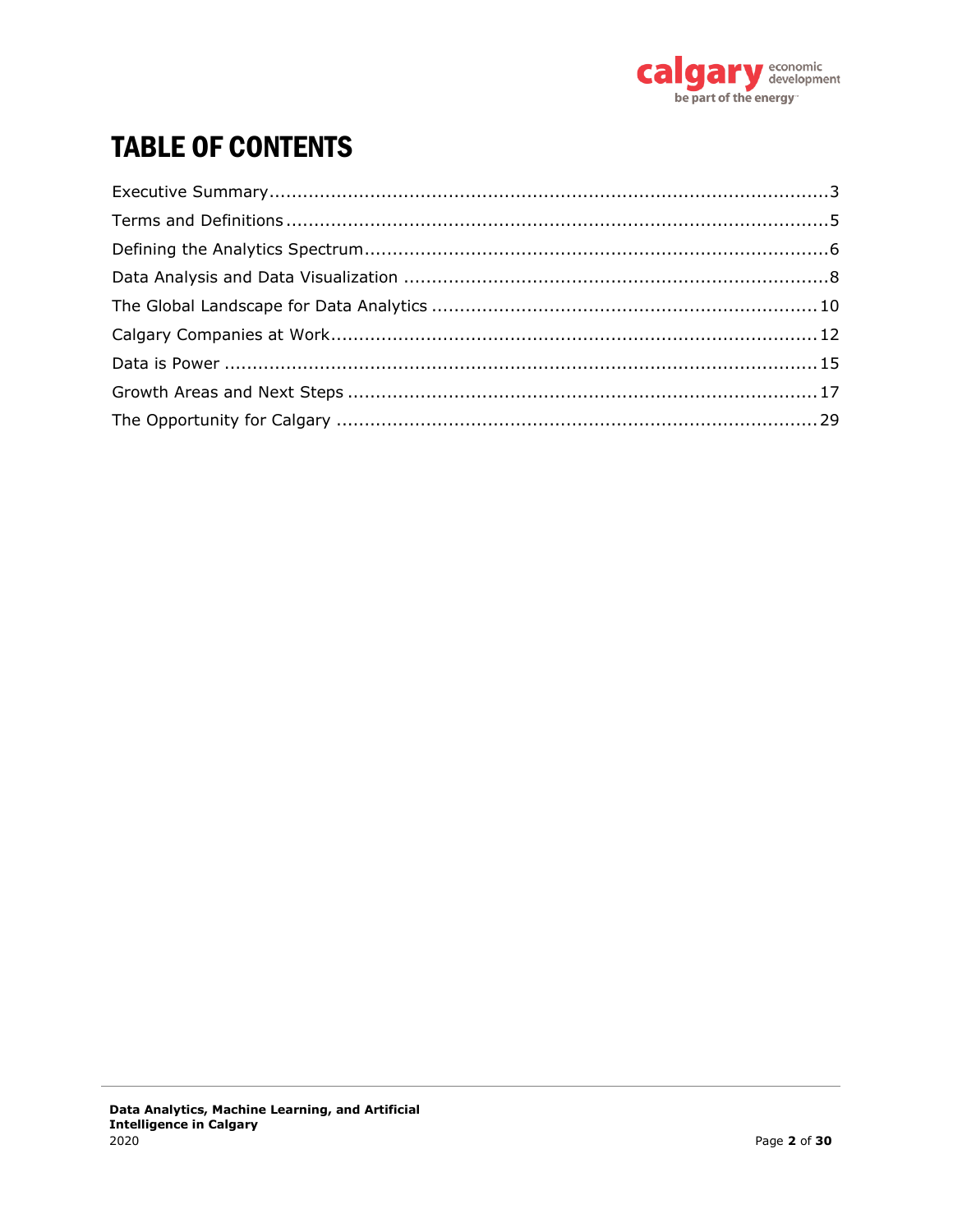

# <span id="page-2-0"></span>EXECUTIVE SUMMARY

The digitization of our economies means we are awash in increasing volumes of data.

Organizations that can analyze and interpret substantial information gain immense perspectives to decipher current and future possibilities. While the practice has existed for many years, the rise of artificial intelligence (AI) and machine learning (ML) is enabling data to be analyzed at breadths, depths and efficiencies previously unimaginable. The availability of quality data, access to algorithms, supply of software infrastructure and increasing computational power has resulted in more accurate and useful insights for companies. The operational spectrum for data analytics is predicated on five main steps:

- Data collection and data cleaning
- Descriptive data analytics and data visualization
- Forecasting and prescription of actionable steps
- Autonomous systems and machine learning
- Artificial intelligence and decision-making

The role of AI in data analytics has a place in each step on the spectrum and has allowed companies and organizations to increase revenues, reduce costs and improve key performance indicators including order-delivery time, response time and time to market. It is predicted that by 2030, 70 per cent of companies worldwide will have adopted some form of AI in their operations, with the potential to deliver additional economic activity of approximately \$13 trillion US.<sup>1</sup>

The high-tech landscape in Calgary continues to develop at a rate that signals a willingness of companies to embrace digital transformation. Companies demonstrate expertise in creating practical solutions for business-to-business (B2B) markets, having taken an early lead in using enhanced decision-making capabilities of intelligent systems in the energy industry. As Calgary's economy diversifies, more companies are using AI to provide solutions in industries including energy, financial services, marketing, construction, insurance, retail, agriculture, transportation, life sciences, aerospace and digital media.

Calgary businesses must continue to embrace digital transformation and agile business practices. By promoting a culture where data is viewed as a key input for smart decisionmaking, businesses stand to benefit from the massive growth and efficiency potential offered by new technologies. Having a strong AI ecosystem is critical to moving fast and smart. To achieve this, we need to address the following challenges:

- **Talent** | Growth Area: Evident Talent Gaps | Next Step: Increase Training Efforts
- **Financing** | Growth Area: Investment Climate | Next Step: Meet Needs of Startups

<sup>&</sup>lt;sup>1</sup> McKinsey Global Institute, Notes from the AI frontier: Modeling the impact of AI on the world economy (2018), https://www.mckinsey.com/featured-insights/artificial-intelligence/notes-from-the-ai-frontier-modeling-theimpact-of-ai-on-the-world-economy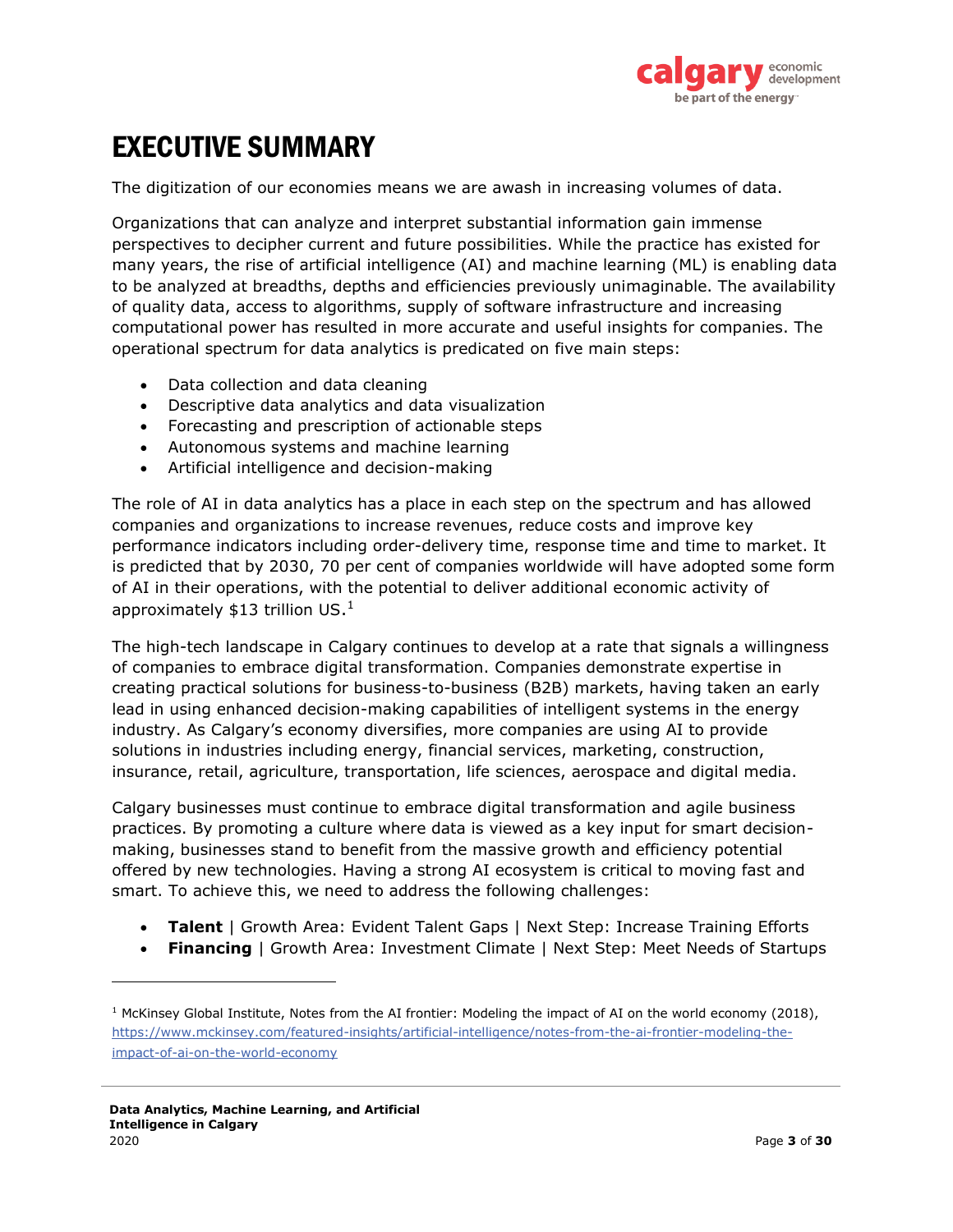

- **Scaling** | Growth Area: Market Penetration | Next Step: Support Pilot Projects
- **IP Ownership** | Growth Area: IP Grey Space | Next Step: Rework Status Quo
- **Collaboration** | Growth Area: Open Labs | Next Step: Long-Term Commitments

This paper outlines the state of Calgary's digital ecosystem related to AI and ML. Opportunities for developing leadership are highlighted through a review of Calgary's analytics community, including addressing digital talent skills gaps, maturing data governance practices and culture and developing a collaborative environment wherein technology companies can thrive.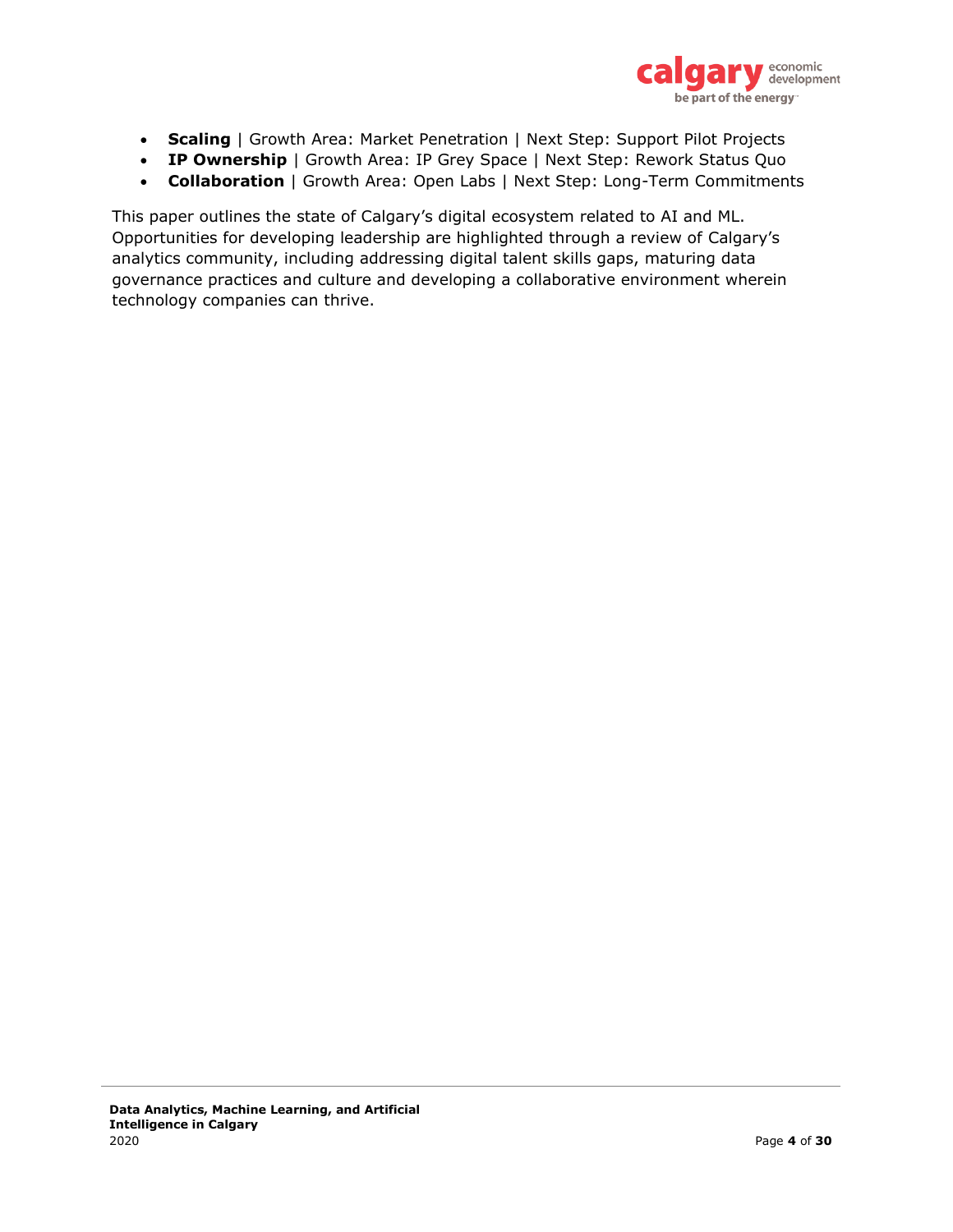

## <span id="page-4-0"></span>TERMS AND DEFINITIONS

**Artificial Intelligence (AI):** The ability of a machine to perform cognitive functions associated with human minds, such as perceiving, reasoning, learning and problem solving.<sup>2</sup>

**Big Data:** A term to describe a large volume of data – structured and unstructured – that inundates businesses daily. It can be analyzed for insights that lead to better decisionmaking and strategic business moves. $3$ 

**Data Analytics:** The strategies and technologies used to gather business intelligence on the historical, current, predictive and prescriptive views of business operations to enable informed business decisions.

**Digital-tech:** Occupations and activities that typically contribute to the development and output of computer hardware or software (e.g. software companies or technology architects).<sup>4</sup>

**High-tech:** Occupations and activities that require advanced, intrinsic use of digital-tech but do not primarily create a digital output.<sup>5</sup>

**Internet of Things (IoT):** Technology that interconnects the internet of computing devices embedded in objects. Includes anything from smartphones to kitchen appliances and heart monitors.

**Industrial Internet of Things (IIoT):** Extension and use of the internet of things (IoT) in industrial sectors and applications. The IIoT encompasses industrial applications, including robotics, medical devices, and software-defined production processes.<sup>6</sup>

**Machine Learning (ML):** A major approach used to realize AI that, rather than being explicitly programmed, detects patterns and improves itself with new data and experiences.<sup>7</sup>

<sup>2</sup> McKinsey & Company, AI Looks North: Bridging Canada's Corporate Artificial Intelligence Map. (2018)

<sup>&</sup>lt;sup>3</sup> SAS, Big Data: What it is and why it matters, https://www.sas.com/en\_ca/insights/big-data/what-is-bigdata.html

<sup>4</sup> Brookfield Institute, Who Are Canada's Tech Workers? (2019)

<sup>5</sup> Brookfield Institute, Who Are Canada's Tech Workers? (2019)

<sup>6</sup> TrendMicro, Digital Information Security Software. (May 2020)

<sup>7</sup> McKinsey & Company, AI Looks North: Bridging Canada's Corporate Artificial Intelligence Map. (2018)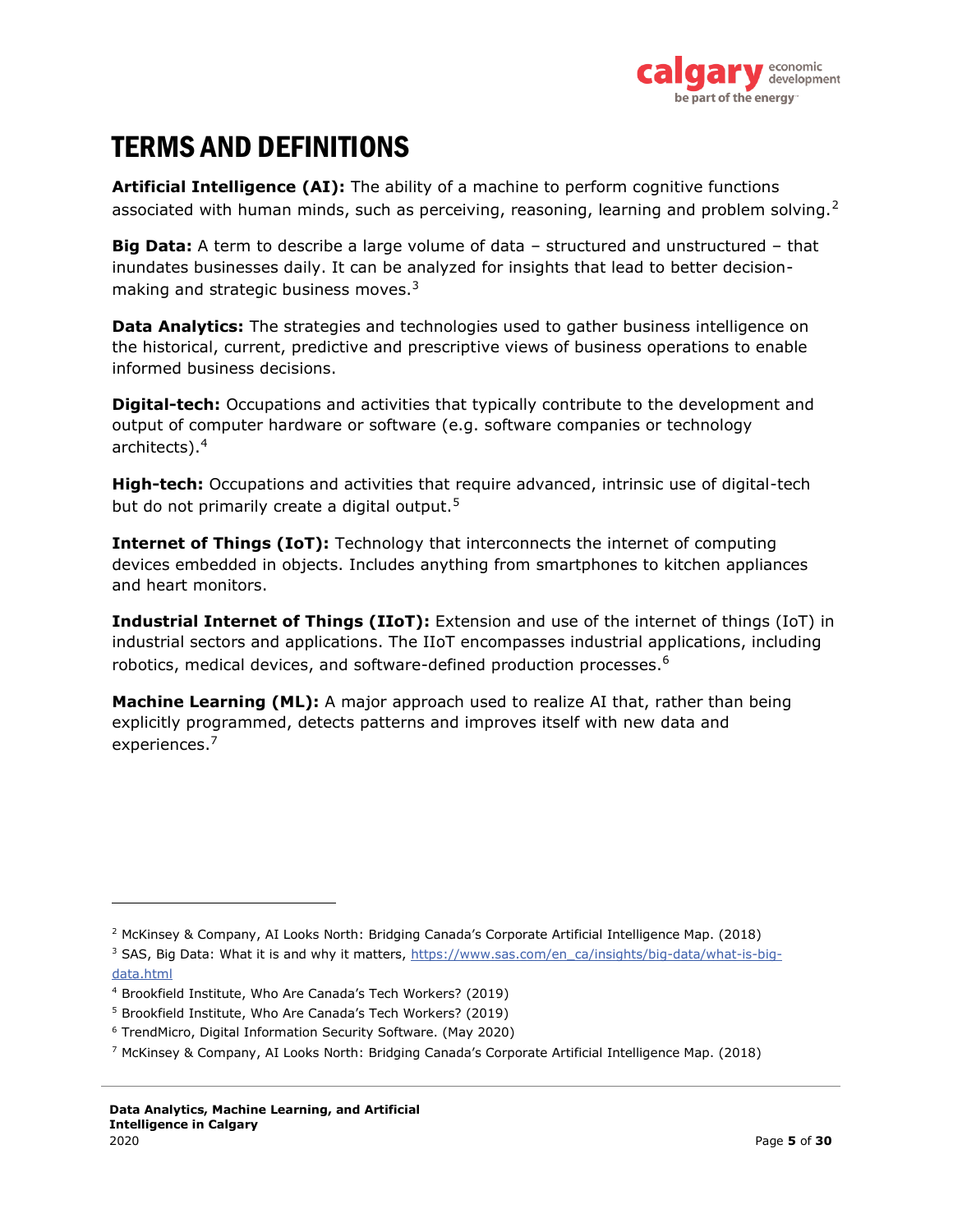

# <span id="page-5-0"></span>DEFINING THE ANALYTICS SPECTRUM

Enterprises rely heavily on technology to gather data on historical, current, predictive and prescriptive information. Recent developments in AI, such as machine learning, allow these enterprises to retrieve previously unimaginable amounts of data, which in turn allows for more accurate and useful insights.

#### **The process focuses on five main stages within a spectrum:**

- Data collection and data cleaning
- Descriptive data analytics and data visualization
- Forecasting and prescription of actionable steps
- Autonomous systems and machine learning
- Artificial intelligence and decision-making

#### **Below is a spectrum highlighting the components of data analytics:**





**ANALYTICS MATURITY**

### DATA COLLECTION

Data helps companies understand their business and industry. Gathering more data translates to greater reporting accuracy, especially in the application of machine learning initiatives and Industrial Internet of Things (IIoT) devices. Historically, companies have compiled data sets for individual undertakings and have often fallen short of coordinating data gathering across multiple projects.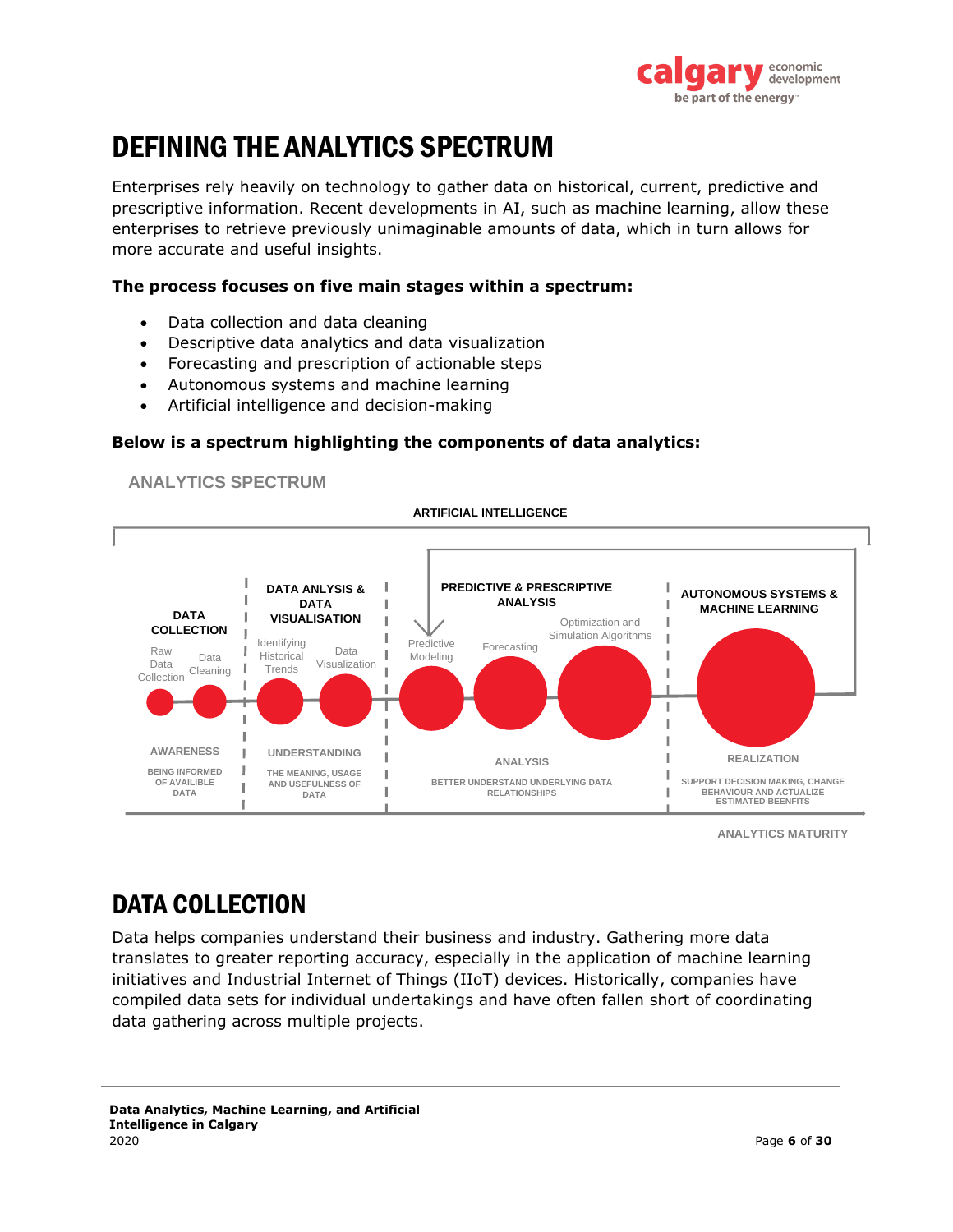

Calgary AI, ML and data analytics companies empower clients with better decision-making abilities by enabling real-time communication of information across large distances and multiple sites. By continuing to push the envelope, Calgary companies are finding innovative ways to scale data across networks of projects.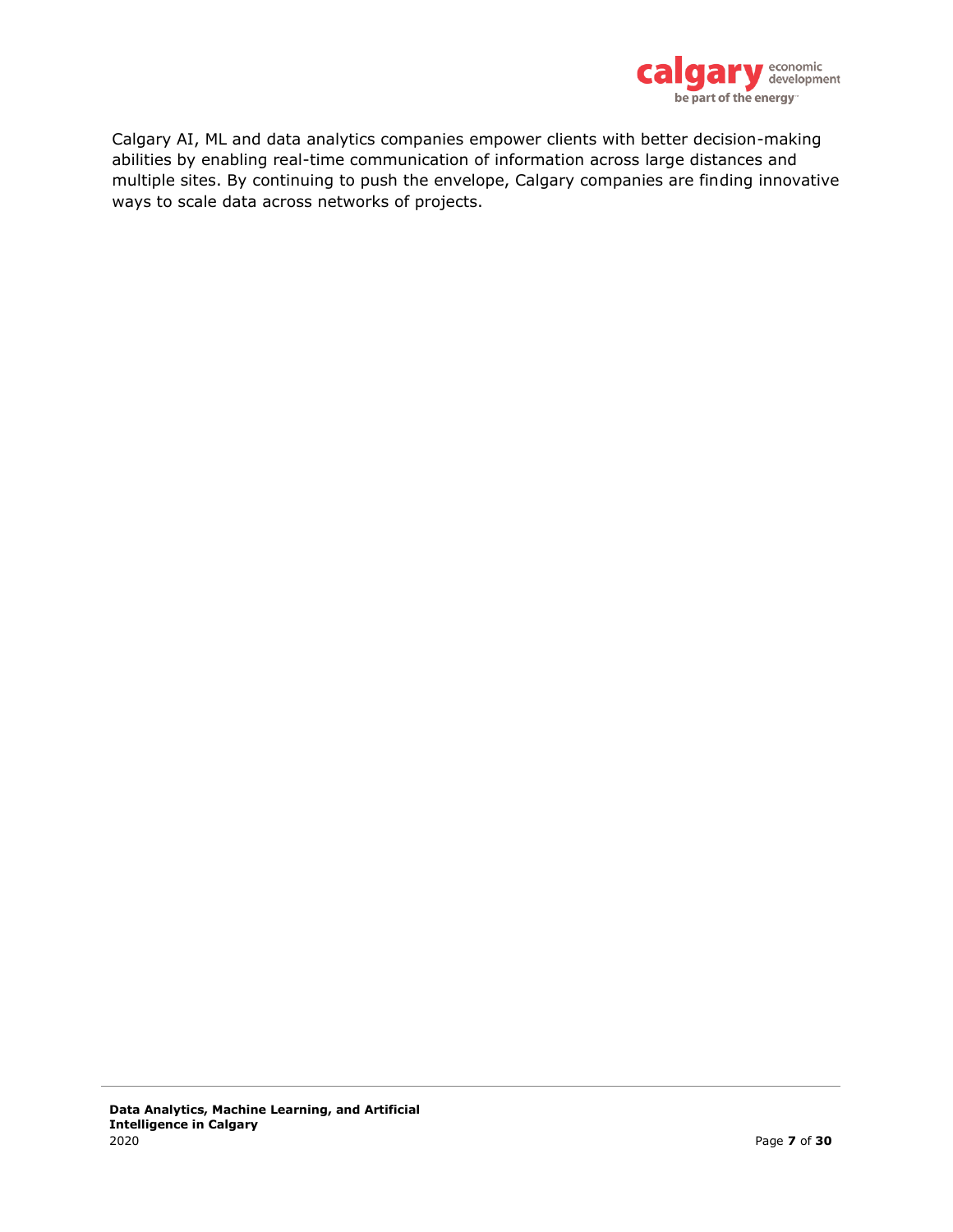

# <span id="page-7-0"></span>DATA ANALYSIS AND DATA VISUALIZATION

Data analysis and data visualization

Data analysis is the inspection and curation of collected data. Through this process, quantitative variables are processed to produce information and identify trends.

#### **Calgary companies excel at leveraging emerging technologies to provide more extensive data analysis.**

Calgary companies have found success in the application of artificial intelligence, big data, and IoT in subsets of energy, cleantech and healthcare. These companies have the capability to develop rich, useful dashboards which allow clients access to analyze both historic and real-time metrics.



Envio Systems is a Calgary-based building management company that collects live and historic data across several supplybased metrics to reduce excess energy usage. Utilizing a fully integrated Internet of Things (IoT) that incorporates new and already networked equipment, their program can capture information from a variety of systems and buildings. All this can be accessed through a secure cloud system that enables real-time operations to produce energy savings of up to 70%.



In industries where field work can drive company costs up significantly, Spira Data Corp's Operations Resource Platform (ORP) digitally links areas of management, field operations, supply chain, and scheduling to increase profits. Efficiencies are created by sharing realtime information between the field and office.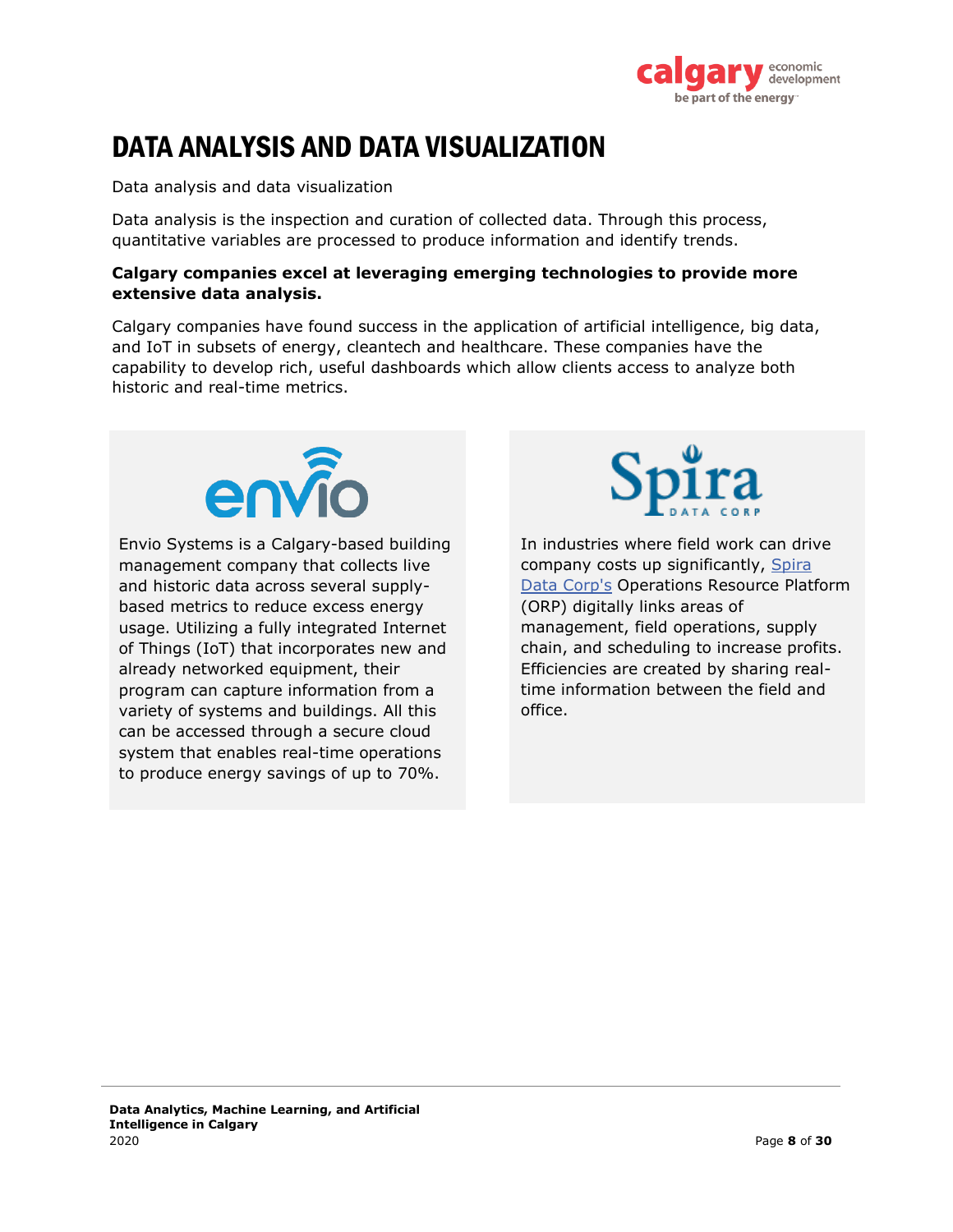

### PREDICTIVE AND PRESCRIPTIVE ANALYSIS

Whereas data analysis deals with historical data, the prediction and prescription aspect of data analytics deals with the application of findings to affect measurable change.

Calgary companies are advancing their work in predictive and prescriptive analysis using actionable data and a feedback system that tracks the outcome produced by an action taken.

With the collected raw data, patterns can be devised, forecasting future events and prescribing an action, allowing decisionmakers to act on information quickly.

### AUTONOMOUS SYSTEMS AND MACHINE LEARNING

Machine learning provides measures of automated and continuous advances in data analytics capabilities. These autonomous learning systems drastically increase the efficiency and scale at which data can be gathered and processed.



One of the biggest problems that marketers face is understanding their digital KPI metrics, forecasting their go-to-market strategy and then tracking actuals against that forecast to see if they are on track.

Calgary-based CMO4Hire has 1Tracker and 1Forecast software that incorporates predictive analytics algorithms to help optimize marketing and sales results.

By connecting live data sources from a variety of marketing tools and platforms, DBMMS.io can predict whether or not you will make your forecast by the end of the year. More importantly, it will show you what to focus on to improve results.

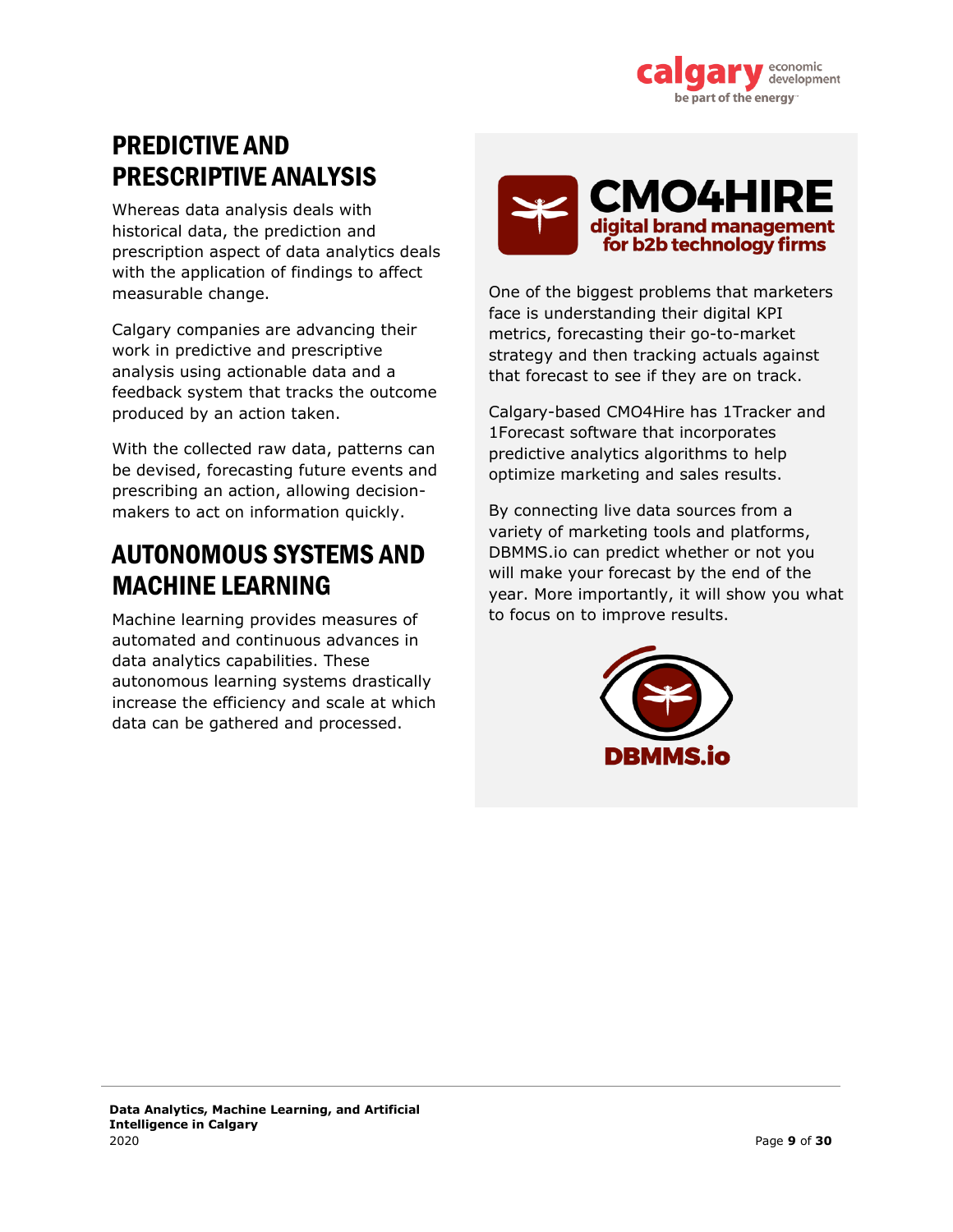

# <span id="page-9-0"></span>THE GLOBAL LANDSCAPE FOR DATA ANALYTICS

Worldwide revenues for big data and business analytics solutions was forecast to reach \$189.1 billion US in 2018 with double-digit annual growth through 2022.<sup>8</sup> The strong relationship between AI and analytics is not lost on international business leaders. A 2018 study conducted by SAS, Accenture, Intel and Forbes Insights found 79 per cent of companies, having experienced success in deploying AI-technologies, report analytics have a "major" role in AI.<sup>9</sup>

Data analytics and data-related jobs are on a growth trajectory in the European Union. Between 2014 and 2016, the value of the data economy – which includes the direct, indirect and induced effects of exchanged data products and services – grew from  $\epsilon$ 257 billion to nearly  $\epsilon$ 300 billion.<sup>10</sup> The European data industry, which employed approximately 6.1 million people in 2016, is heavily concentrated in professional services, wholesale and retail, manufacturing and information and communication. It is projected that a data-skills gap in the EU28 $^{11}$  will grow to almost 770,000 unfilled positions by 2020. Such a wide gap would potentially act as a deterrent to continued growth for the region's data industry.

In the United States, the number of people employed as data professionals is expected to increase to 2.7 million by 2020.<sup>12</sup> The American data industry is heavily concentrated in banking, process manufacturing, discrete manufacturing, the federal government and professional services.<sup>13</sup> Significant investment in data analytics began in 2012 with the Big Data Research and Development Initiative – a  $$2$  million US investment.<sup>14</sup> From 2013 to 2015, the relative weight of the data market on overall Information and Communication Technology (ICT) spending increased from 9.8 to 12.3 per cent. In the United States, some deterrents to development in the data space will be the expensive hiring costs, the necessity for new training programs and high risk to future productivity.

http://datalandscape.eu/study-reports/european-data-market-study-final-report

<sup>8</sup> IDC, IDC Forecasts Revenues for Big Data and Business Analytics Solutions Will Reach \$189.1 Billion This Year with Double-Digit Annual Growth Through 2022.

https://www.businesswire.com/news/home/20190404005662/en/IDC-Forecasts-Revenues-Big-Data-Business-Analytics. (April 4, 2019)

<sup>9</sup> SAS, Accenture Applied Intelligence and Intel with Forbes Insights, AI Momentum, Maturity & Models for Success. (2018)

<sup>&</sup>lt;sup>10</sup> IDC and Open Evidence, The European Data Market Study: Final Report. (February 1, 2017)

<sup>&</sup>lt;sup>11</sup> Member States of the European Union

<sup>&</sup>lt;sup>12</sup> Forbes, IBM Predicts Demand for Data Scientists Will Soar 28% By 2020. (May 13, 2017)

https://www.forbes.com/sites/louiscolumbus/2017/05/13/ibm-predicts-demand-for-data-scientists-will-soar-28 by-2020/#3c3c793e7e3b

<sup>&</sup>lt;sup>13</sup> TechBullion, Latest Trends, Growth Drivers and Developments in USA Big Data Market. (January 7, 2017) https://www.techbullion.com/growth-drivers-trends-and-developments-in-usa-big-data-market/

<sup>&</sup>lt;sup>14</sup> SecurityWeek, Obama Administration Places \$200 Million Bet on Big Data. (March 29, 2012)

https://www.securityweek.com/obama-administration-places-200-million-bet-big-data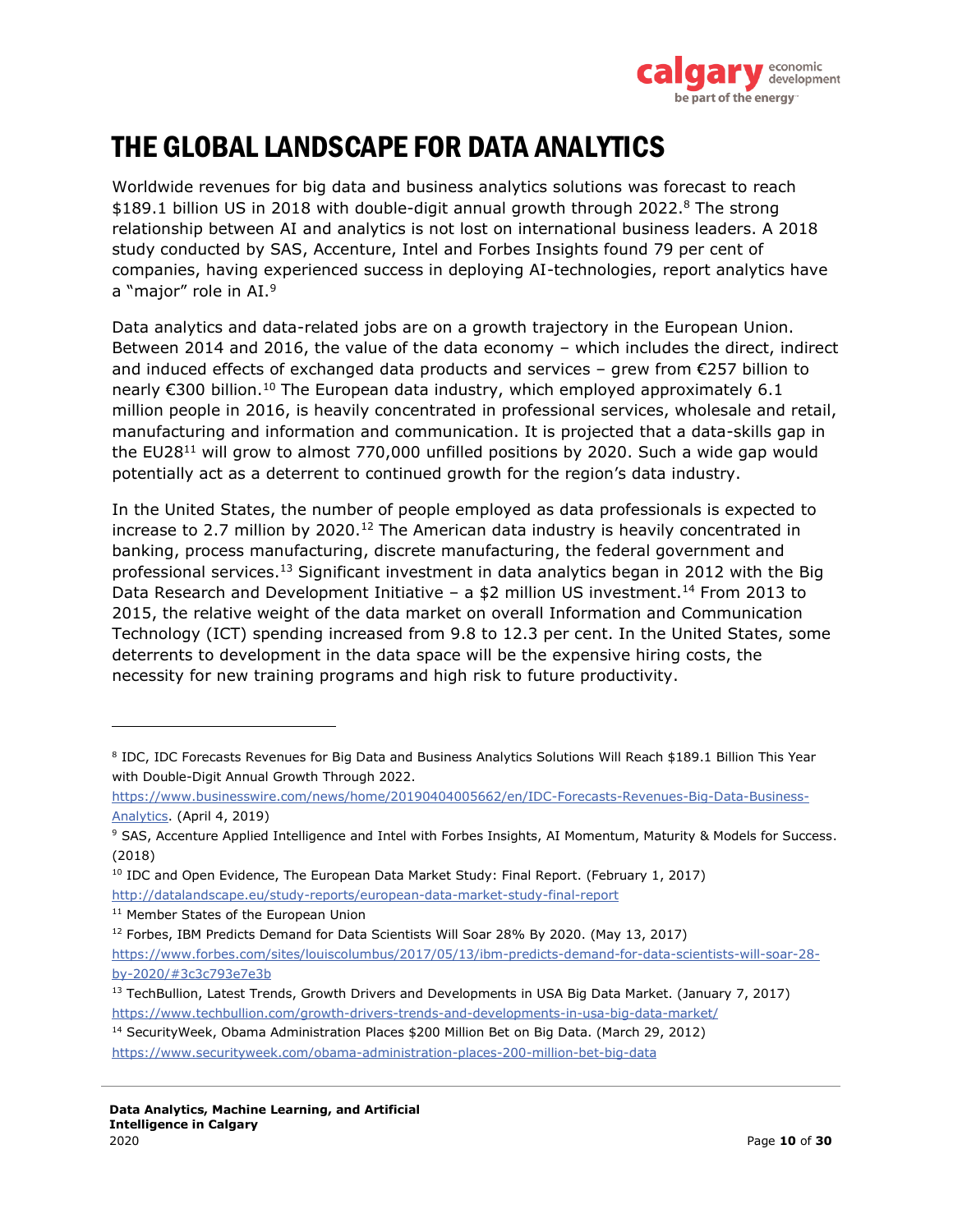

While the EU and the U.S. are large players in data analytics, countries such as China, Japan and Brazil are also making headway in research, development and application of data tools. Big data has allowed the Chinese economy to shift to more advanced industries such as business IT in the wake of slowing growth and the loss of their manufacturing cost advantage to countries such as Vietnam and Cambodia. In 2015, the ICT sector provided nine per cent of China's GDP $15$ , a number that is steadily increasing.

Brazil accounts for 46.7 per cent of Latin America's big data and analytics market, which is projected to reach \$8.5 billion US by 2023.<sup>16</sup> Companies in Brazil are using technological advances in analytics to monitor air pollution, support its oil and gas sector and manage telecommunications.

The rise of big data and analytics is one of the most significant technology trends in Canada over the past several years. International Data Corporation (IDC) Canada estimated market size for Canadian IoT as \$6.5 billion in 2018.<sup>17</sup> EMC Corporation expects Canada's Big Data market to grow by 40 per cent per year through  $2020<sup>18</sup>$  There is significant demand among Canadian government organizations and private sector enterprises for AI, data analytics and machine learning solutions. Opportunities exist in areas such as IoT analytics, cognitive computing, wearable technology, health care analytics and enhancing customer experience.

Globally, the greatest progress in data analytics has been viewed in location-based services and in retail, where there are lags in progress in construction, the public sector and healthcare.

<sup>&</sup>lt;sup>15</sup> EU-Japan Centre for Industrial Cooperation, Digital Economy in Japan And the EU - An Assessment of The Common Challenges and The Collaboration Potential. (March 2015) https://www.eu-japan.eu/publications/digitaleconomy-japan-and-eu-assessment-common-challenges-and-collaboration-potential

<sup>&</sup>lt;sup>16</sup> PR Newswire, Brazil and Mexico Stand as Front-runners in the Latin American Big Data Market, says Frost & Sullivan. (April 23, 2018) https://www.prnewswire.com/in/news-releases/brazil-and-mexico-stand-as-frontrunners-in-the-latin-american-big-data-market-says-frost--sullivan-680542631.html (Accessed May 29, 2019) <sup>17</sup> IDC, Canadian ICT 2015-2019 Forecast.

<sup>&</sup>lt;sup>18</sup> Invest in Canada: Big data and analytics in Canada. (2016) https://www.international.gc.ca/investorsinvestisseurs/assets/pdfs/download/Niche\_Sector-Big\_Data.pdf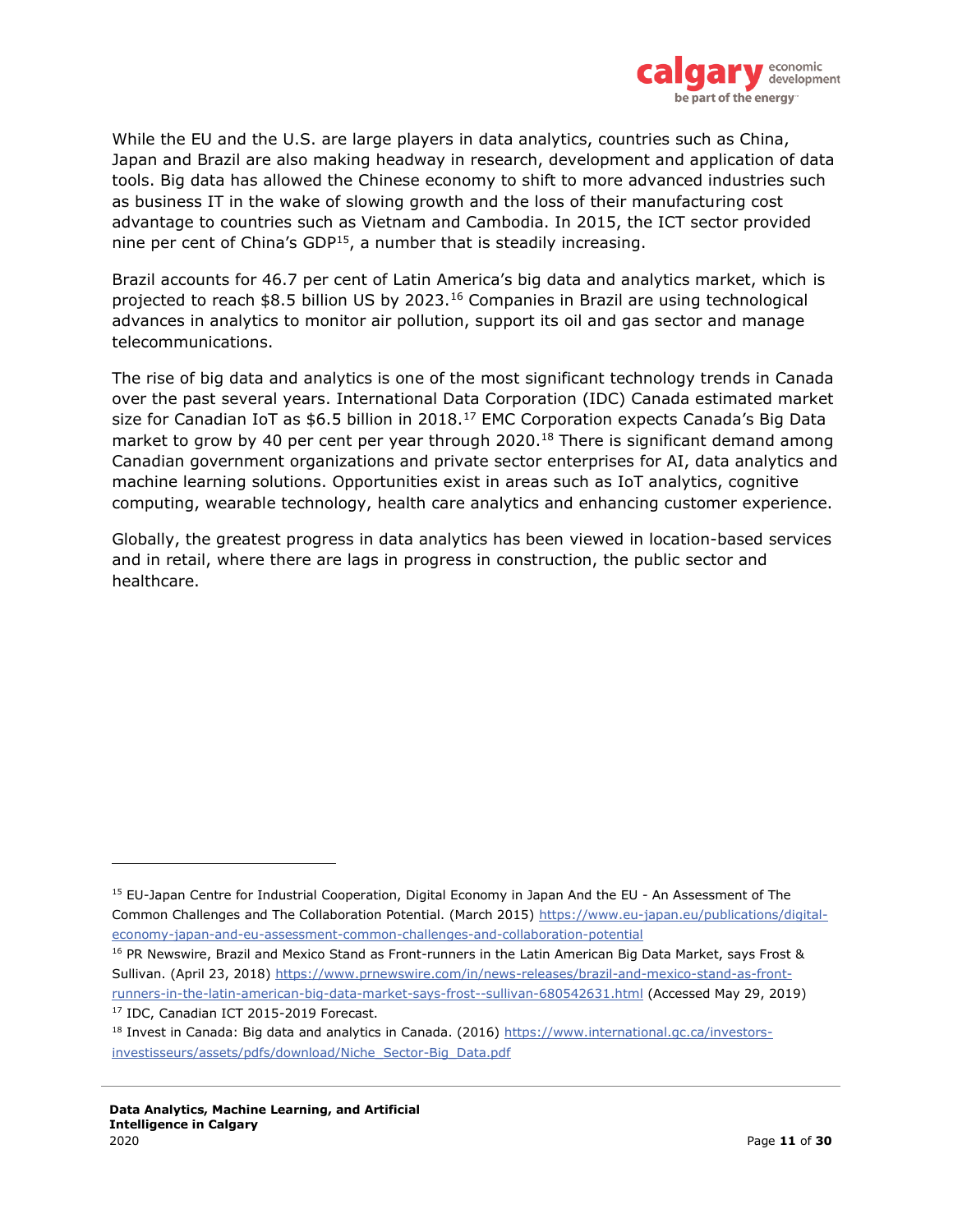

# <span id="page-11-0"></span>CALGARY COMPANIES AT WORK

In Calgary, energy is more than just powering our communities. It is also embedded in the community spirit and entrepreneurial values of our city. The city's energy, coupled with its business infrastructure, is the reason companies choose to locate here and why Calgary has the highest concentration of headquarters in Canada.

With machine learning and artificial intelligence, Calgary companies are gaining momentum in digital transformation initiatives.



It's said that Artificial Intelligence today is like the internet in the '90s. The technical capability is here, the products that will revolutionize industries (mostly) aren't here yet. AltaML partners with industry to create those products. With a large team of data scientists, machine learning developers, and product managers, their team guides partners from conceptualization through MVP. Co-investing in these products ensures aligned interests. Some of AltaML's current partners include PCL, AimCo, Boehringer Ingelheim, DynaLIFE and dozens more.

Significant advances in technology and the use of artificial intelligence will impact all industries over the next decade. Calgary companies continue to gain an edge in the digital economy.

Calgary is home to 55 per cent of Alberta's private tech companies.<sup>19</sup> Businesses invest heavily in the technologies of the future, reiterating their value in the digital economy. Strong investment growth into digital transformation is forecasted across all sectors in Calgary, ranging between 16 and 23 per cent from 2019 to 2022.<sup>20</sup> Alberta software companies, which include analytics services, comprise the largest share of technological deal flow at 40 per cent, followed by energy and cleantech at 21 per cent and life sciences at 13 per cent. $21$ 

In energy, AI has been employed to improve safety through virtual monitoring, increased productivity through real-time optimization and refining management practices through predictive quality analytics. $22$  The life sciences sector has used AI to create outcome-based drug pricing models, utilize real-world evidence and create IoT data records.<sup>23</sup> Financial

<sup>&</sup>lt;sup>19</sup> The Company Story: Page 16; Alberta Tech Deal Flow Study. (2018)

<sup>20</sup> IDC Canada DX Spending Statements, IDC & Calgary Economic Development Analysis. (2019)

<sup>&</sup>lt;sup>21</sup> Executive Summary: Page 1; Alberta Tech Deal Flow Study. (2018)

<sup>&</sup>lt;sup>22</sup> IDC Energy Insights: Agile Energy, IDC. (2019) https://www.idc-dxusecases.com/wpcontent/uploads/2019/03/EI-Agile-Energy.pdf

<sup>&</sup>lt;sup>23</sup> IDC Health Insights: Knowledge-Based Medicine, IDC. (2019) https://www.idc-dxusecases.com/wpcontent/uploads/2019/03/HI-Knowledge-Based-Medicine.pdf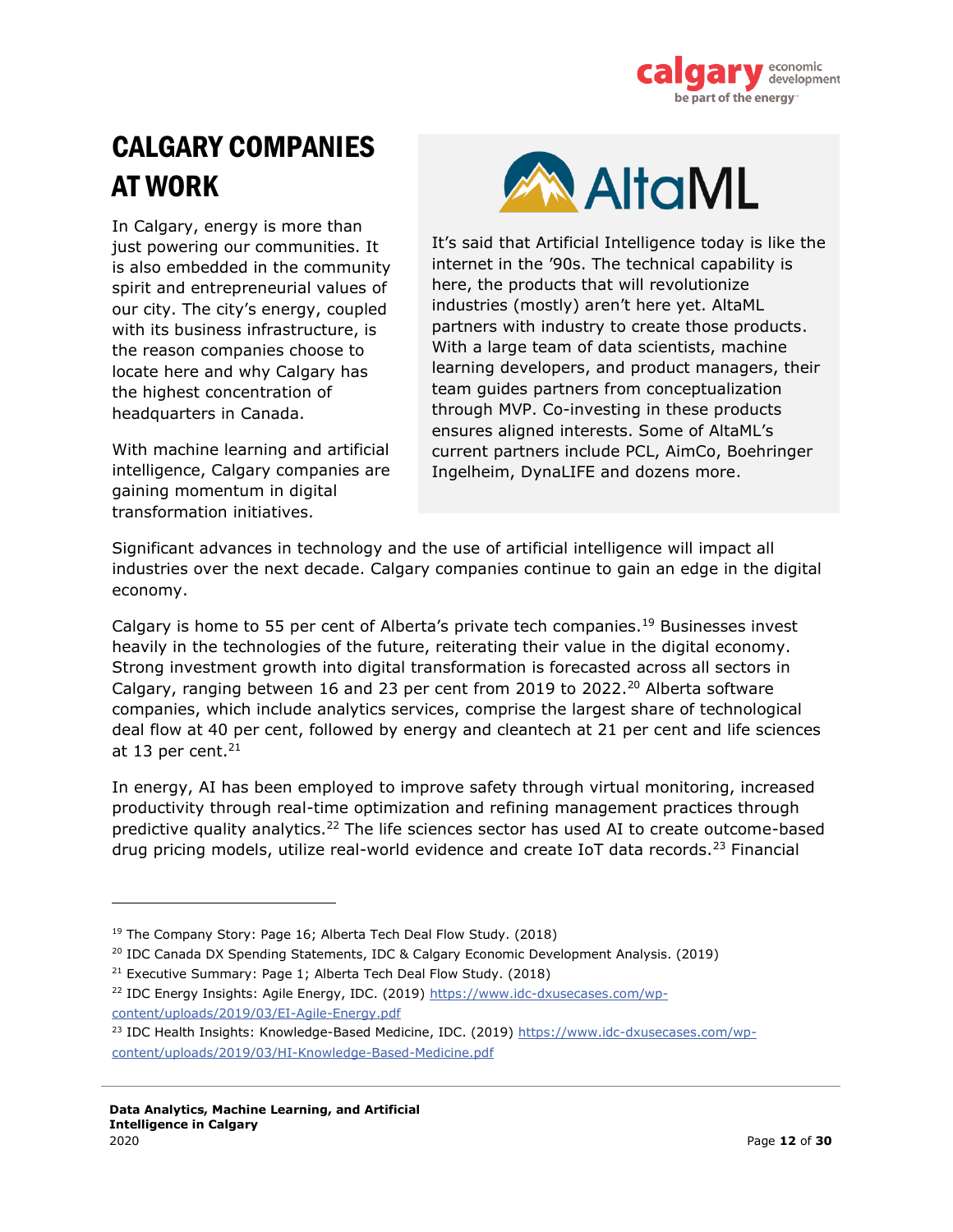

service providers have adopted AI in functions such as improving insights, automating business operations and cybersecurity threat detection.<sup>24</sup>

Since digital-tech and innovation are a vital component to Calgary's growth and diversification strategy, Calgary Economic Development gathered a private sector perspective on the strengths of data analytics in Calgary. High-level research and management individuals were interviewed within leading Calgary companies that are active in thee area. An obvious finding from the interviews was that Calgary companies love data.

Through innovative AI software and creative services, Calgary's data analytics companies are transforming data into intelligence and solutions.

The use of analytics for big data assessment is becoming more pervasive. To meet the demands of today's evolving marketplace, Calgary continues to grow with hyper-talented people who utilize innovative and entrepreneurial thinking. Calgary has a growing supply of start-ups and entrepreneurs in the data analytics ecosystem. With a mindset that fosters value-driven, industry-applicable innovation, Calgary's data analytics sector is proving that entrepreneurial thinking can be taught and will solve economic, cultural and social challenges.



Vivametrica, a Calgary-based Predictive Health Analytics company, partnered with SCOR Global Life to create a wearable device-based method of predicting health and mortality, without the need for blood or fluid samples, doctor visits or extensive questionnaires.



### CANADA'S DATA ANALYTICS SOLUTIONS ARE INDUSTRY-SPECIFIC.

Calgary is broadening the analytics landscape, building AI technologies that include data mining, descriptive analytics, data visualization, business performance management, text analytics, predictive analytics and prescriptive analytics models across a diverse group of industries.

<sup>&</sup>lt;sup>24</sup> IDC Financial Insights: Connected Banking, IDC. (2019) https://www.idc-dxusecases.com/wpcontent/uploads/2019/03/FI-Connected-Banking.pdf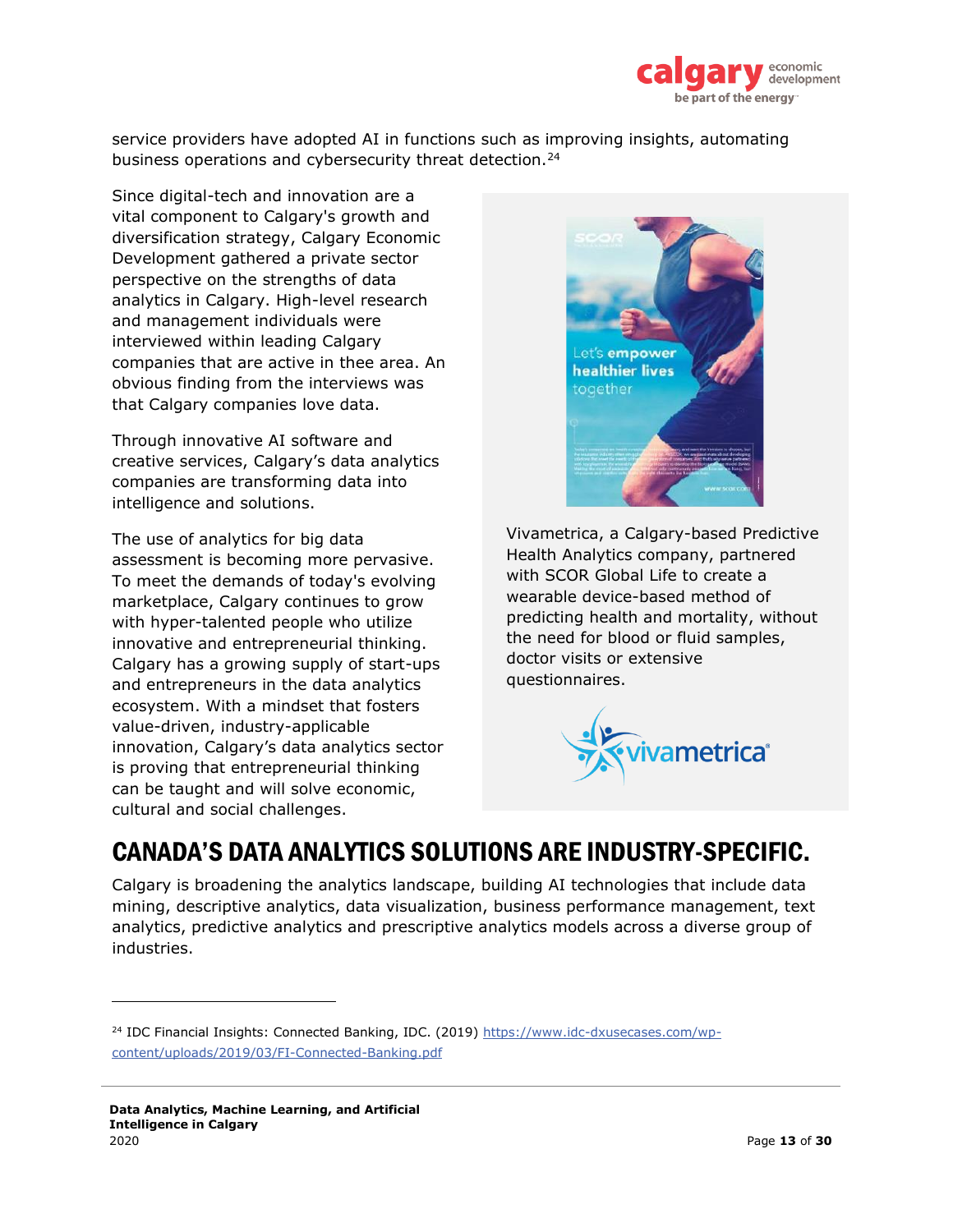

Being a well-established energy city, Calgary has obvious advantages in business intelligence systems related to the energy industry. Several data-based decision-making companies including Ambyint, BDO IT Solutions, Bow River Solutions, Cadeon, Core Data, Dakota Analytics, HiFi Engineering, Braintoy, IBM, Simplicity Business Intelligence, Tugboat Logic, Veerum, Verdazo and White Whale Analytics are providing world class solutions and services to clients in the energy space.

IBM's Natural Resources Solution Centre is based in Calgary and delivers support to energy companies looking to adopt the innovative IBM Watson tool, which uses AI and ML-based technology to improve the efficiency of producers and help them make smarter decisions. Companies adopting this technology as part of the IBM-led innovation consortium are expected to reduce drilling costs, improve forecasting methods, reduce energy consumption and improve employee safety.

Having adopted these processes early, Calgary technology companies are leaders in using AI for data analysis within the energy industry. Local technology companies are using data analytic processes, machine learning and artificial intelligence to seek out solutions in other industries including marketing, construction, agriculture, transportation, insurance, retail, aerospace and digital media.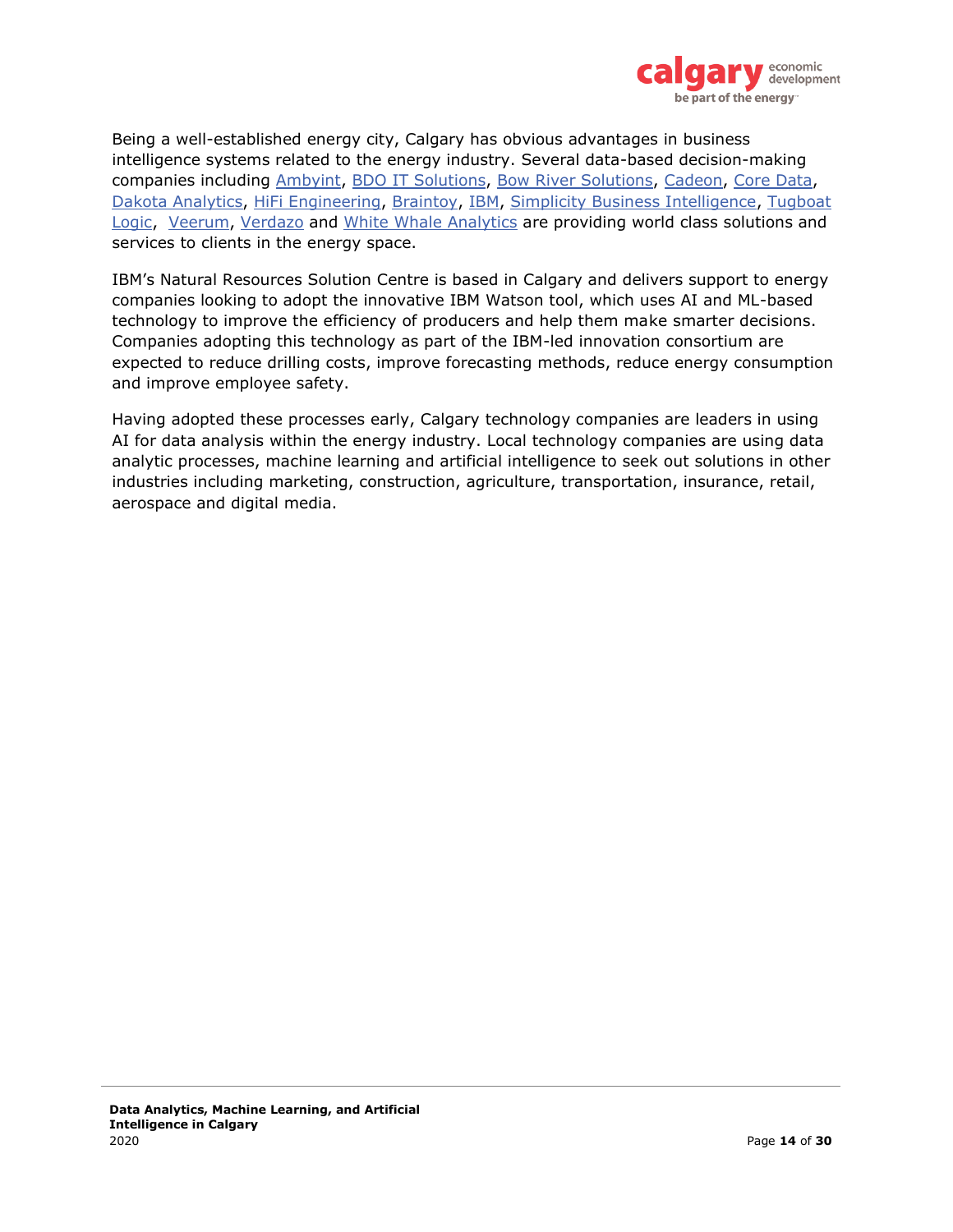

# <span id="page-14-0"></span>DATA IS POWER

Calgary companies know that the first step to good decision-making is efficiently organizing information through superior data visualization and human-to-computer interaction.

Calgary companies such as, Matterhorn, Verzado and Cadeon have created powerful data visualization tools for all levels of business, across industries, that enable their clients to get maximum value from their data analytics dashboards. These companies have advanced knowledge in programming computers to process and analyze large amounts of natural language data.

Chata builds AutoQL, an API-first, AI-driven solution that allows anyone to interface with their business data directly, just by asking questions in their own words. AutoQL can be embedded into any SaaS product or enterprise software system to provide data on demand to users of all skill levels, including non-technical individuals.

#### **STELLARALGO**

StellarAlgo's leading SaaS data analytics solution helps businesses quickly and cost-effectively organize, analyze and leverage the data they need to make successful business decisions.

One example of their innovative technology in action is their work with the Portland Trail Blazers. StellarAlgo helped them get a +10 per cent renewal rate increase for season ticket holders and a +2,700 per cent ROI.

PataBid serves the construction industry by using natural language processing to collect and analyze tender documents across all industries in Canada with a focus on predicting cost and success rates.

Braintoy is a Calgary technology startup that offers an easy-to-use AI platform that lets end users solve practical problems for their businesses. Their technology makes it possible for anyone, even those with no coding skills, to start using AI without the risk, cost and complications that come with AI development.

White Whale is a data technology company building AI analytics solutions that empowers businesses to make sound, data-driven decisions. White Whale envisions a future where people of all skill levels use AI to explore, question and understand their data. Their flagship solution, DeepSea, is used in several industries including energy, health and wellness, aviation, defense and professional sports.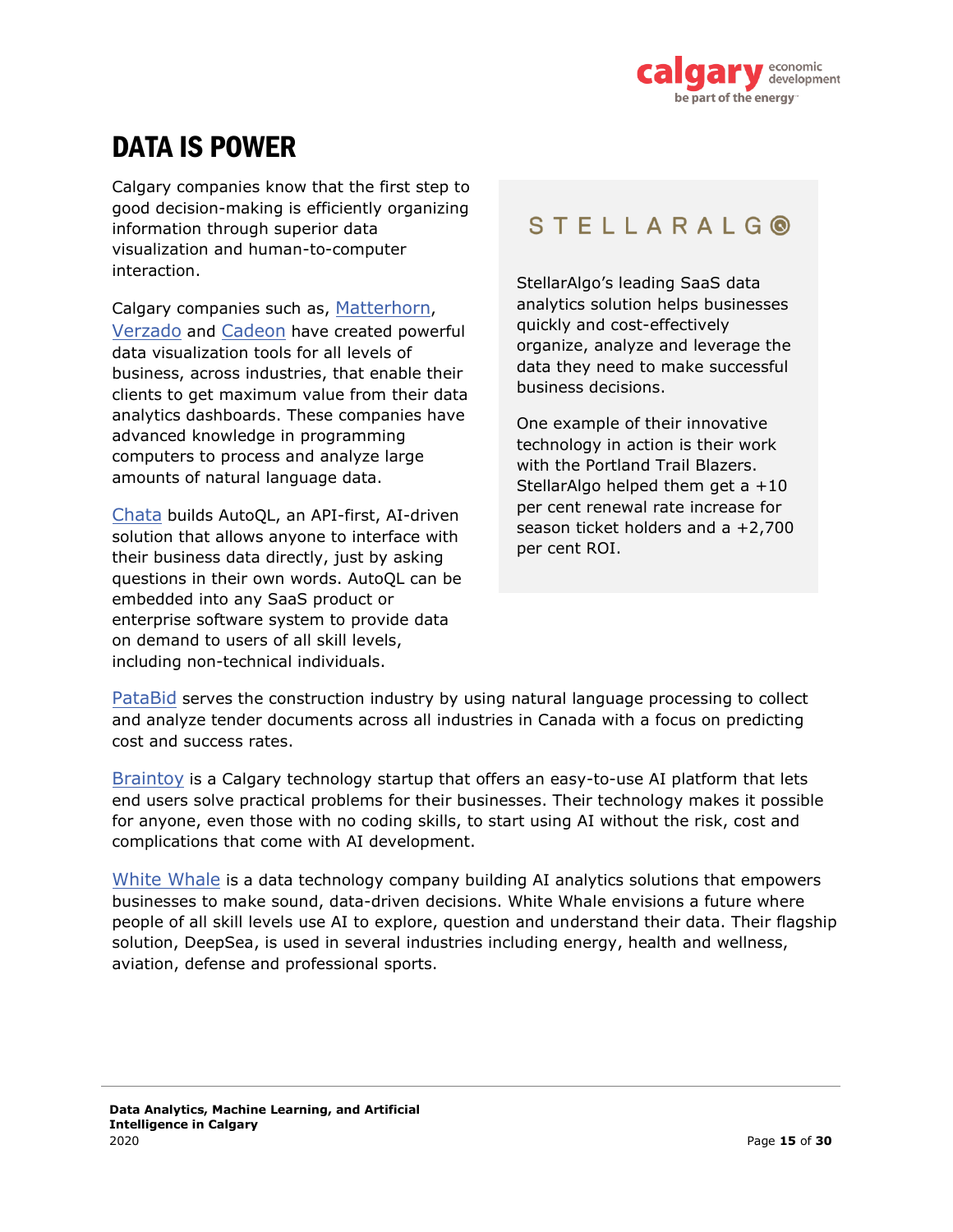

In health care, predictive tools are most useful when their knowledge can be transferred into action. Calgary companies are leading internationally when it comes to harnessing the power of historical and real-time data for personal health outcomes. One example is Imagia.com which brings together healthcare expertise and advanced artificial intelligence technology, applying machine learning to structured data sets to create scalable solutions that improve patient outcome.

As well-established Calgary companies continue to form collaborative clusters, Calgary's expertise in data collection, data analysis and data visualization continues to grow. One example is the success of the Calgary Artificial Intelligence Meetup which includes over 3,100 members. $25$ 

<sup>&</sup>lt;sup>25</sup> Calgary Artificial Intelligence Meetup. https://www.meetup.com/meetup-group-wmHrkGoA/members/ (Accessed May 22, 2020)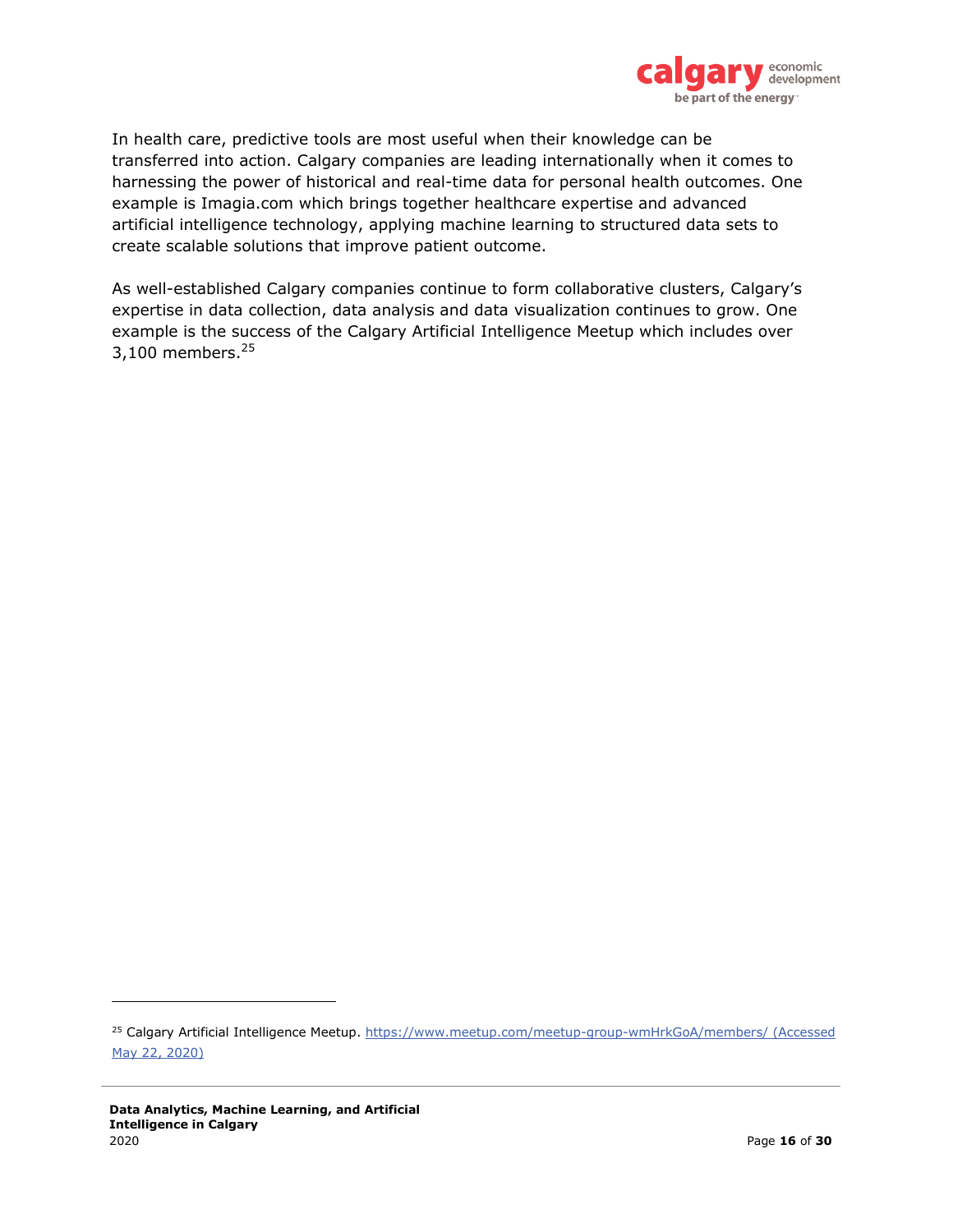

# <span id="page-16-0"></span>GROWTH AREAS AND NEXT STEPS

### TALENT

The ability for talent to effectively utilize and capture the full potential of AI will be vital to organizations' abilities to achieve their strategic and operational objectives.

#### GROWTH AREAS: EVIDENT TALENT GAPS

The economic strategy: *Calgary in the New Economy,* identifies talent as a strategic area of focus to position Calgary as Canada's destination for skilled workers.

Companies in the analytics space are looking for top talent who know data and have coding skills, but also who understand business problems and communicate well. With increased knowledge around digital transformation, Calgary's highly developed workforce is well-positioned to harness the full potential of machine learning and AI.

*"One of the key passions that I personally try to pass on to people, especially young people in school, is to gain programming skills, no matter what discipline they are in. Ultimately, the key to the success in high-tech sector is the right people who understand the subject matter in detail and have enough programming/algorithm skills to put that historical knowledge to work predicting the future."*

**Stephen King CEO and Co-founder at CMO4HIRE**

Brookfield Institute's 2019 study, *Who Are Canada's Tech Workers?* reported Calgary has the highest workforce concentration of high-tech talent in Canada. It also has one of the lowest concentrations of digital-tech talent, or talent with the knowledge needed to generate hardware and software solutions consistent with the current data analytics landscape.<sup>26</sup>

It is imperative for Calgary to build a critical mass of experts in all fields aligned with AI, including stack development, mathematics, machine learning, engineering, economics, data science, software development and information technology. Ensuring digitally fluency across disciplines such as marketing and sales will enable Calgary's AI companies to increase target market horizons and remain globally relevant.

<sup>26</sup> Who Are Canada's Tech Workers, Brookfield Institute. (January 2019) https://brookfieldinstitute.ca/report/whoare-canadas-tech-workers/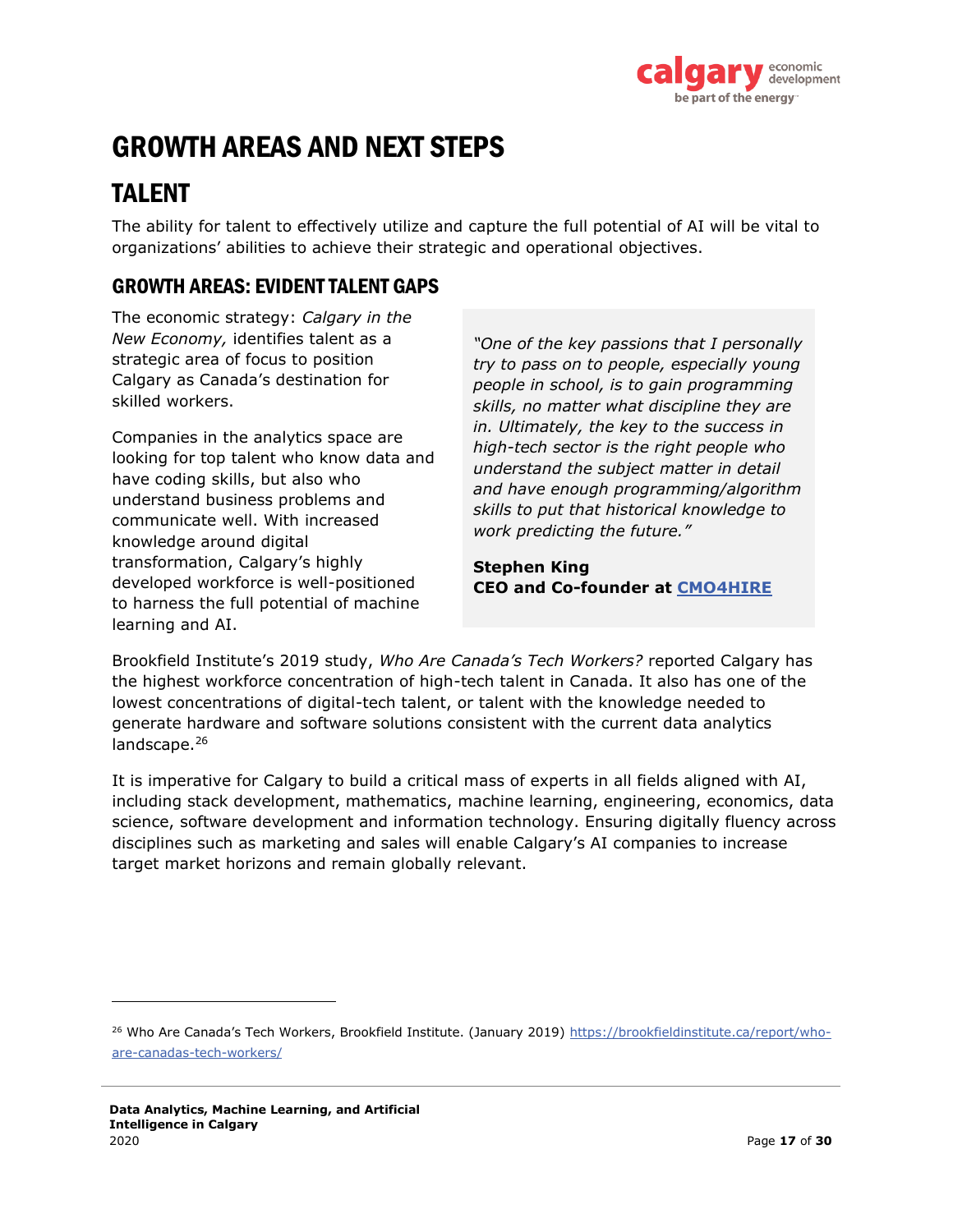

### NEXT STEP: INCREASE TRAINING EFFORTS

Leading AI firms understand the value of talent with deep domain knowledge and how that translates into successful data science. The next step to enhancing Calgary's global competitiveness is reliant on the integration of tech skills into existing capabilities. This means attracting outside talent and building the skills of existing students and workers. One example is the Energy to Digital Growth Education and Upskilling (EDGE UP) program led by Calgary Economic Development and a consortium of partners. In 2018, Calgary Economic Development engaged with the Information and Communications Technology Council (ICTC) to develop a talent roadmap and skills inventory. The talent roadmap helped identify current and future skills needed to support energy sector competitiveness. This roadmap paved the way for EDGE UP. Through this program, highly-skilled energy sector professionals who have been displaced mid-career can gain access to tech training in Calgary through an almost \$1.5 million investment to EDGE UP from the Future Skills Centre.

Ongoing investments in this area include a commitment from government to help postsecondary institutions scale their technical programs. There are a variety of ongoing public and private-sector efforts to develop digital and AI capabilities in nontraditional candidates and help transition workers from other sectors to tech.

*"Alberta is already a leader in Artificial Intelligence, businesses in Calgary are well positioned to benefit. As demand for these skills increase it's critical we continue to develop people with the right training and practical knowledge of how to apply AI in industry."*

**Lucas Sheer Managing Director, AltaML Inc.**

Calgary's post-secondary institutions are working hard to groom future talent amid a changing labour landscape. These efforts are bolstered by the Government of Alberta's Talent Advisory Council on Technology. The council brings together leaders of industry, post-secondary institutions, students, and government to provide guidance and advice on strategies, investments and outcomes on tech-related training programs. Most recently, Government of Alberta Budget 2020 includes more than \$200 million for innovation<sup>27</sup>, research and commercialization, including \$34 million for artificial intelligence<sup>28</sup> over three years.

The University of Calgary (UCalgary) already excels in several AI-related fields, ranked second nationally by the Academic Ranking of World Universities for citation impact of publications in medical technology, economics, energy science, engineering and chemical engineering.<sup>29</sup> UCalgary is also implementing programs at the undergraduate and graduate

<sup>&</sup>lt;sup>27</sup> Budget 2020: Fiscal Plan, pp31-32, Government of Alberta

<sup>28</sup> Budget 2019: Fiscal Plan, p9, Government of Alberta

<sup>&</sup>lt;sup>29</sup> University of Calgary, UCalgary top 5 nationally in ARWU Shanghai Subject Rankings. (July 12, 2019) https://ucalgary.ca/news/ucalgary-top-5-nationally-arwu-shanghai-subject-rankings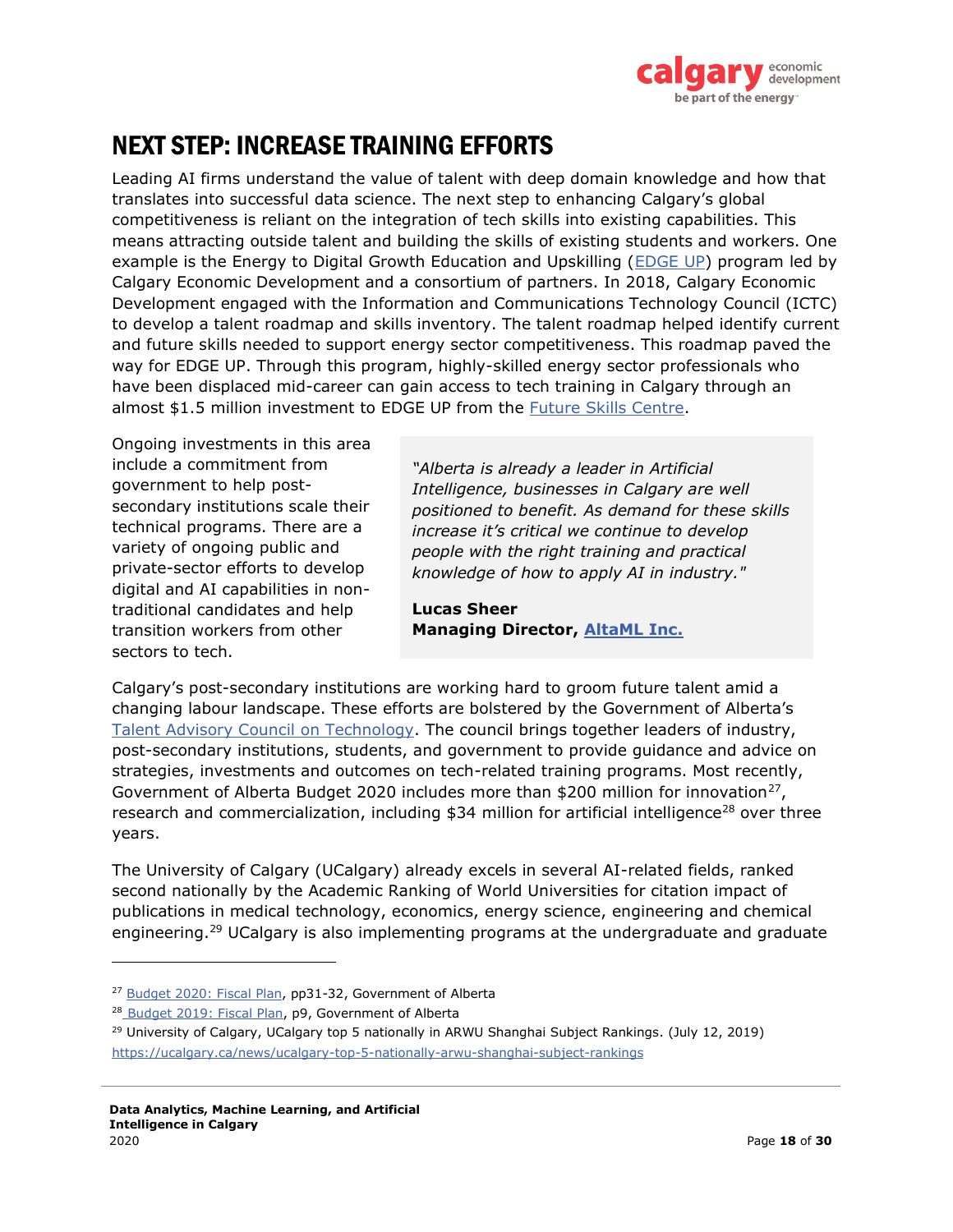

levels to help prepare and re-train talent. As of March 2020, UCalgary is offering a minor<sup>30</sup> in data science.<sup>31</sup> In addition, UCalgary is offering a new master's program in software development $32$  and a graduate program in wearable technology.  $33$ 

The Southern Alberta Institute of Technology (SAIT) has broadened the scope of its curriculum and created more opportunities for students to interact with emerging technology. Students can develop expertise in unmanned systems through a rigorous curriculum that revolves around communication, navigation, mapping and data collection. Students also have opportunities to delve into clean technology development and research. The Centre for Innovative Information Technology Solutions (CIITS) at SAIT has scaled its radio frequency identification (RFID) research to include a wide variety of electronics and information-technology projects. In December of 2019, SAIT received a \$30 million donation to establish a new school that will provide the latest in digital education, allowing maximum change through technology, making SAIT a leader in digital transformation and education.<sup>34</sup>

Mount Royal University (MRU) offers an information systems curriculum for students to explore programming, systems analysis, and systems design. Bow Valley College (BVC) has partnered with Adobe's Analytics Academic Initiative to deliver a diploma in digital design. In 2019 Bow Valley College became the first institution in Canada to partner with the IBM Skills Academy to offer courses on data analytics and other IT careers.

Canadian education company Lighthouse Labs has opened a satellite location at The Edison, a leading coworking space in Calgary, to provide a range of programs on web and front-end software development. Lighthouse Labs provides participants with a practical curriculum of in-demand development languages with onsite mentoring, peer-to-peer learning experiences, personalized career coaching and access to real-time online assistance. As well, the Alberta Machine Intelligence Institute (Amii) has begun to offer a Machine Learning

 $30$  This minor is a joint program between the math and computer science departments. At the graduate level, the University will be offering a certificate and a diploma in data science. The diploma can be completed in 8 months by a full-time student. The program initially accepted 25 students but is expected to grow to 75 students over the next few years. As well, students can now pursue a certificate in information security.

<sup>&</sup>lt;sup>31</sup> University of Calgary, UCalgary launches new graduate-level certificate and diploma programs in data science and analytics, University of Calgary. (April 27, 2018) https://www.ucalgary.ca/news/ucalgary-launches-newgraduate-level-certificate-and-diploma-programs-data-science-and-analytics

 $32$  University of Calgary, University of Calgary launches new master's program in software engineering. (August 17, 2018) https://www.ucalgary.ca/mediacentre/files/mediacentre/nr-techtalentmaster-final.pdf

<sup>&</sup>lt;sup>33</sup> University of Calgary, UCalgary launches program specializing in wearable technology. (August 29, 2018) https://www.ucalgary.ca/utoday/issue/2018-08-16/university-calgary-launches-new-masters-program-software-

engineering (Accessed April 2019) (Note: Invalid link. No valid replacement link provided by UCalgary. (May 2020) <sup>34</sup> Southern Alberta Institute of Technology, \$30 million gift to SAIT sets new course for the future. (December 3,

<sup>2019).</sup> https://www.sait.ca/about-sait/media-centre/news-and-events/news/donor-stories/2019-12-3-bissettannouncement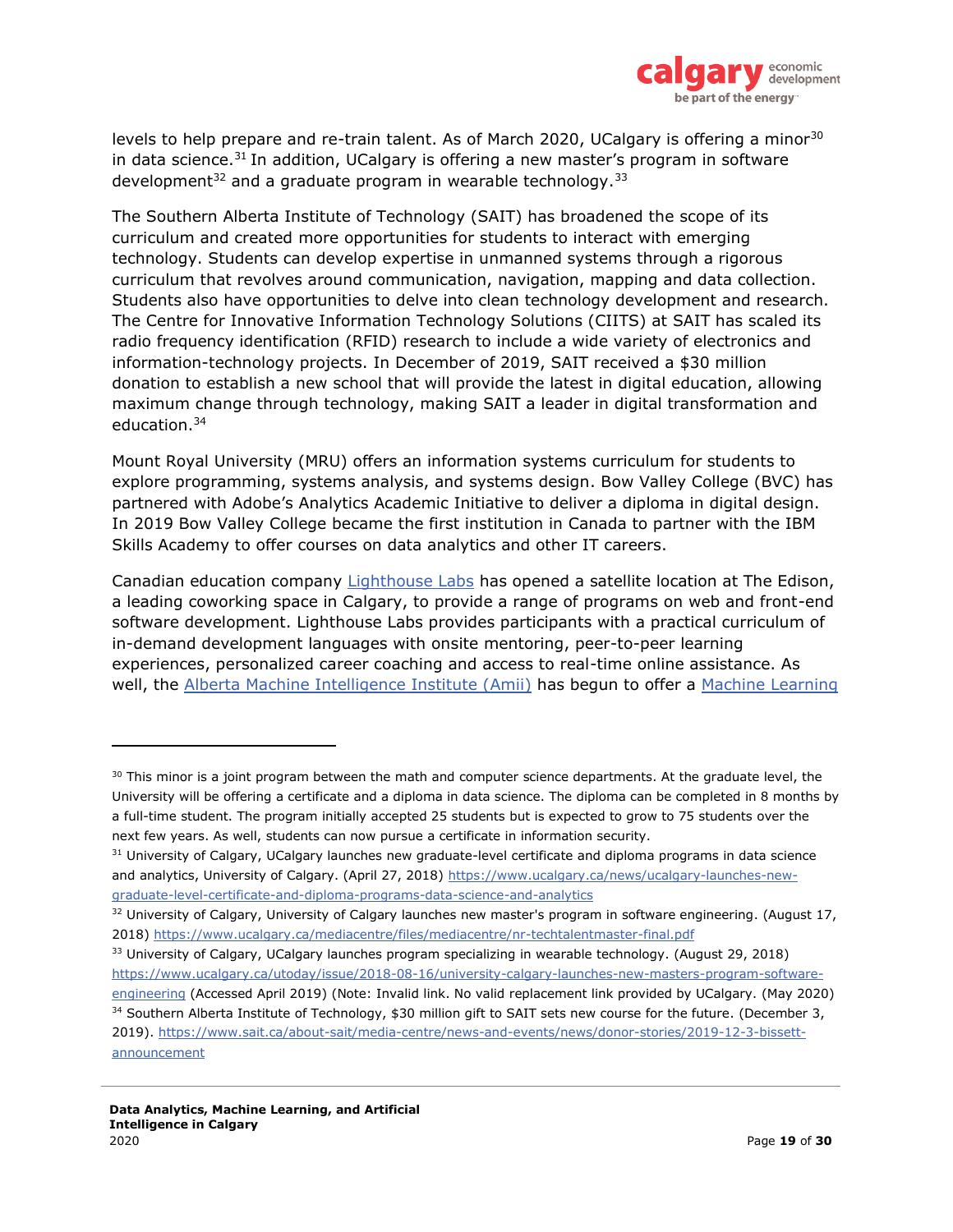

Foundations course in Calgary through the University of Alberta's faculty of extension in order to educate professionals on the applications of high-tech innovations to business.

Non-profit initiatives are also starting up to support Calgary's tech ecosystem. The recently launched EvolveU educational program offers participants the opportunity to learn more about software development, design and entrepreneurial thinking, user experience, product management, technical skills, sales and business management. The not-for-profit program aims to help address the tech talent skills gap in our fast-growing digital economy, and help professionals pivot to employment in tech. It is supported by Calgary Economic Development, Rainforest Alberta and the Hunter Family Foundation.

New initiatives are repositioning Calgary's talent base to align with in-demand skills. As problems faced by industry become increasingly rooted in the digital domain, postsecondary institutions must continue working to re-skill an already technical, energy-trained talent base to be capable of addressing these evolving challenges. Similarly, post-secondary institutions need to scale and realign their talent development programs to stay ahead of technological evolution. Furthermore, government partners need to support the efforts of post-secondary institutions to keep momentum going.

In December 2018, Calgary Economic Development collaborated with ICTC to launch a web platform that helps Calgarians transition towards digital-tech and in-demand roles within the region. This platform, Calgary Upskill, showcases the skills gap between current professional occupations that are experiencing high levels of unemployment (such as petroleum engineers and geoscientists), and in demand occupations such as software developers. In many cases, the average high-tech worker has about half the necessary skills to transition into digital-tech roles. The platform provides users with an inventory of educational programs in the Calgary region and helps fill the remaining skills gap from local educational institutions.

To secure strong candidates in our evolving digital landscape, Calgary Economic Development continues to work on attracting and retaining top tech talent from other regions globally.

Other efforts that can be made to transition and attract workers to the tech sector in Calgary include: 35

- Promoting flexibility between the transitioning job seeker and employer
- Investing in on-the-job skills upgrading that is aligned with marketplace trends
- Identifying crosswalks between the skills of displaced workers and in-demand occupations
- Making technological innovation just as important as other core subjects in elementary, middle and high school

<sup>&</sup>lt;sup>35</sup> ICTC, Mapping Calgary's Digital Future: Tech Employment Opportunities for Displaced Workers, Information and Communications Technology Council (ICTC). (January 2019)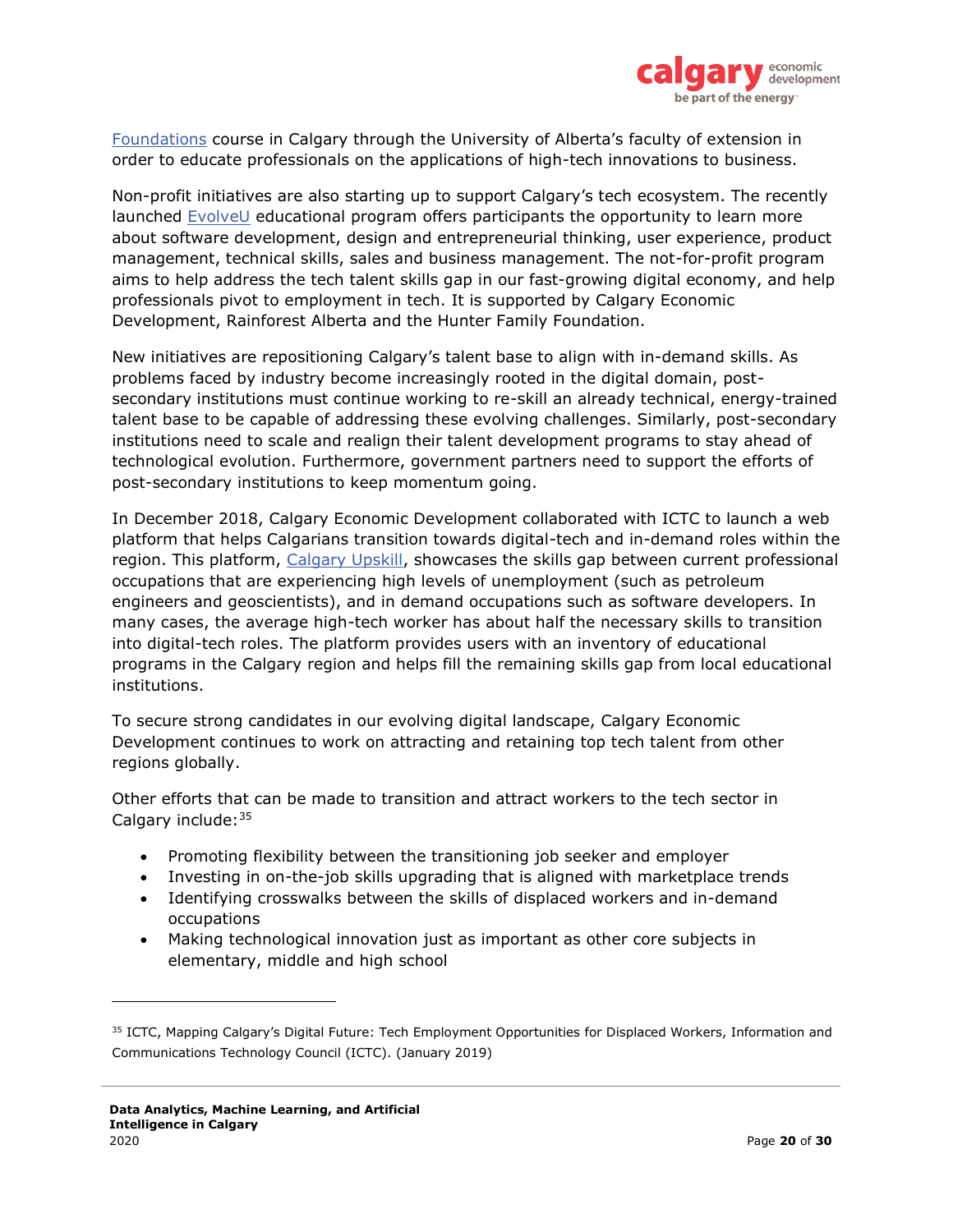

With enhanced collaboration in industry, post-secondary institutions and government, Calgary has the potential to produce top tier talent at a scale needed to launch Calgary's tech ecosystem to the forefront.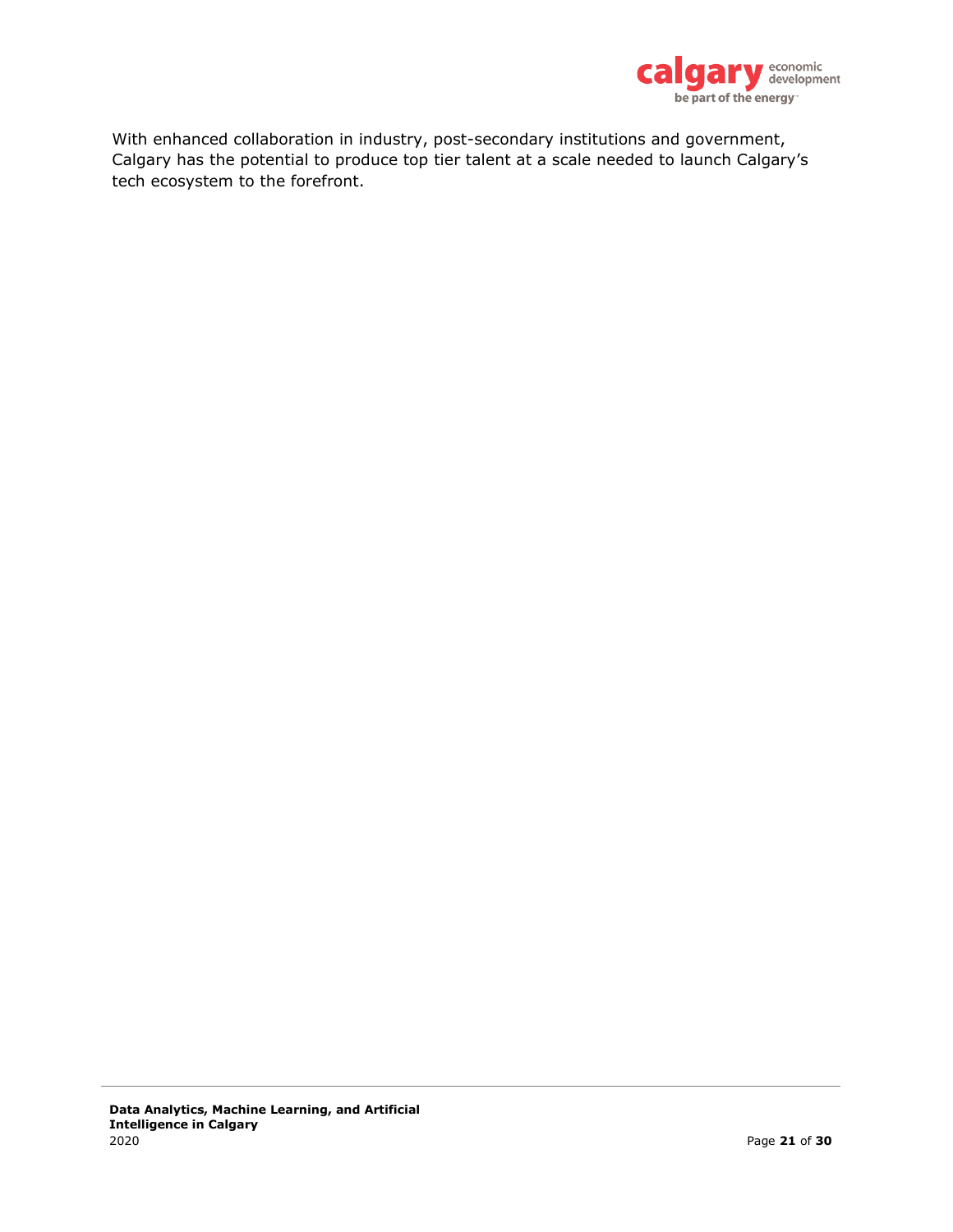

### FINANCING

#### GROWTH AREAS: INVESTMENT CLIMATE | NEXT STEP: MEET NEEDS OF STARTUPS

Calgary has high investment potential, with both private and public financing. With the rapidly changing technology landscape, there continues to be tremendous opportunities for investment in emerging, local technology companies.

Calgary's established investment community has been active in building and supporting energy ventures but is less familiar with the risk profiles and business models of high-tech startups. As Calgary's investment landscape evolves, having local investors learn to work with high-tech opportunities is part of building capacity in a globally-competitive innovation ecosystem. As the ecosystem matures, the community will foster a cycle of entrepreneurship at scale, increasing access to capital, and improving the competitive robustness of developing products and ventures.

*"Investors need to realize that digital commercialization takes time and patience, and more money than most people are used to spend on marketing in Calgary."*

**Melvin Newman President/CTO at Patabid**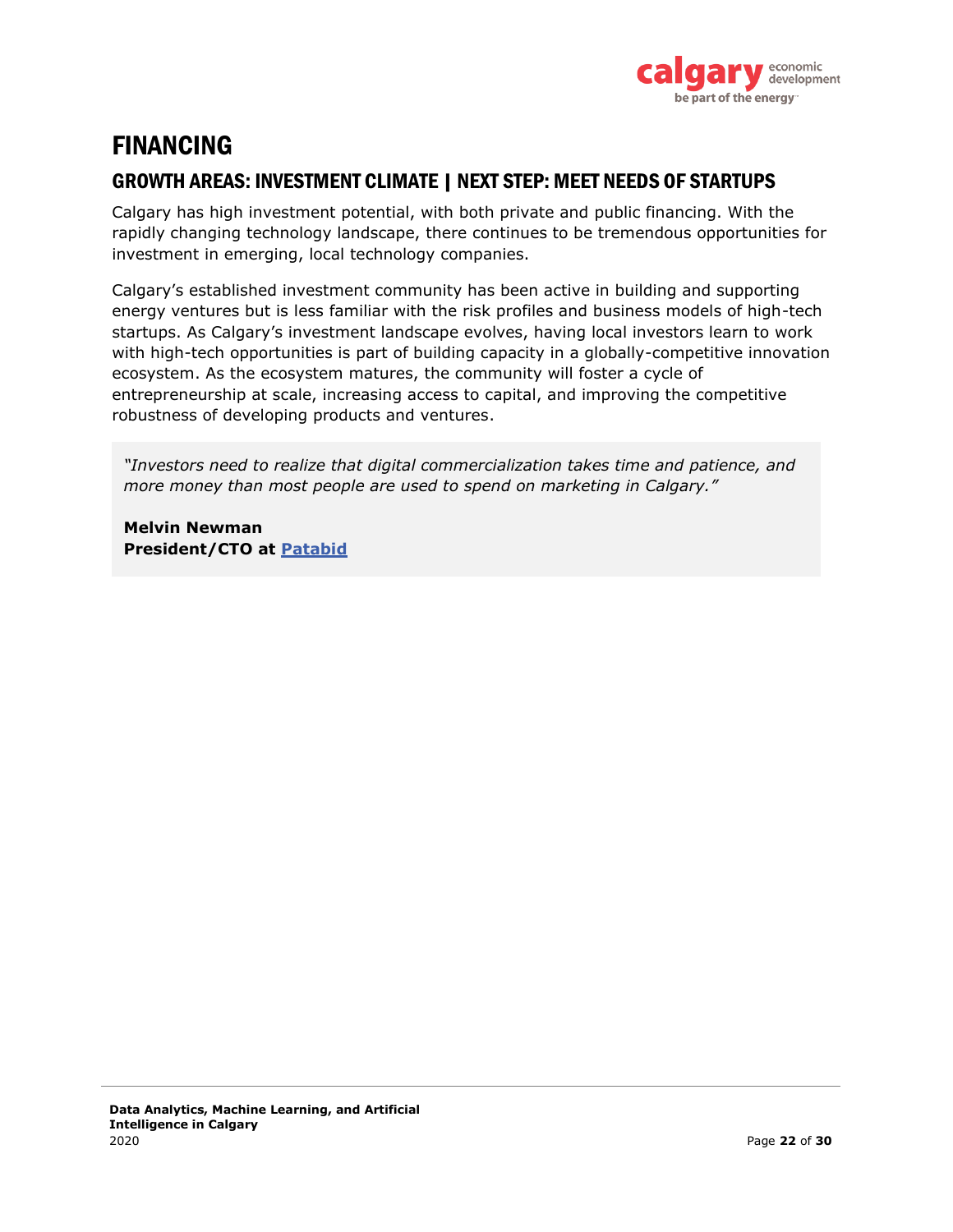

### SCALING GROWTH AREAS: MARKET PENETRATION | NEXT STEP: SUPPORT PILOT PROJECTS

Generally, small businesses move at a faster pace than large businesses. For this reason, the critical stage for any startup is the period between ideation and market penetration. The challenge for startups lies in that they must act fast to assess the product market fit due to time and financial constraints that prevent continually testing products in the marketplace.

Many established companies are cautious of integrating new technologies into their business strategies due to uncertainties in the rigorousness of product testing, the frequency of new developments in analytics techniques and the potential to disrupt everyday business activities. While challenges to technology adoption are not unique to Calgary companies, continuous collaboration between local technology developers and users can help build the community's resiliency and the potential strength of these relationships may even become a competitive advantage for the ecosystem.

To better tackle the challenge of market penetration, large or established companies should work with startups to streamline due diligence processes and support pilot projects. Startups need the opportunity to better convey how their technological advancements make a business more competitive. Beyond that, in this rapidly-advancing landscape, it would benefit businesses to be willing to integrate novel technologies. Under a transparent partnership, young companies can build credibility, collect feedback from users to refine their offering, and build referral networks, all the while helping established companies streamline their activities and become more successful.

Calgary-based accelerators, incubators, and organizations offer programs and services that encourage growth.

- Startup Calgary is a support organization helping entrepreneurs launch startups. Startup Calgary guides and supports tech entrepreneurs on their entrepreneurial journey, pointing them to what they need, when they need it. They offer a variety of events and programs to support entrepreneurs taking their potential ventures through ideation and conception stages. Startup Calgary also provides an excellent collection of resources for services, funding sources, mentors and connections for entrepreneurs and startups.
- Platform Calgary accelerates the impact of innovation-driven ventures by providing access to space, programs, mentorship and the capital to help at each stage of business. In partnership with the Calgary Parking Authority, Platform Calgary is developing a joint space for innovators called the Platform Innovation Centre in East Village. The \$80 million-dollar project will be a multi-use space for learners, projects, makers, and the community, and is slated to open in Fall 2020.
- The Calgary Innovation Coalition (CIC) is a group of organizations supporting innovation-driven entrepreneurs, startups, and enterprises to create a stronger entrepreneurial ecosystem in Calgary.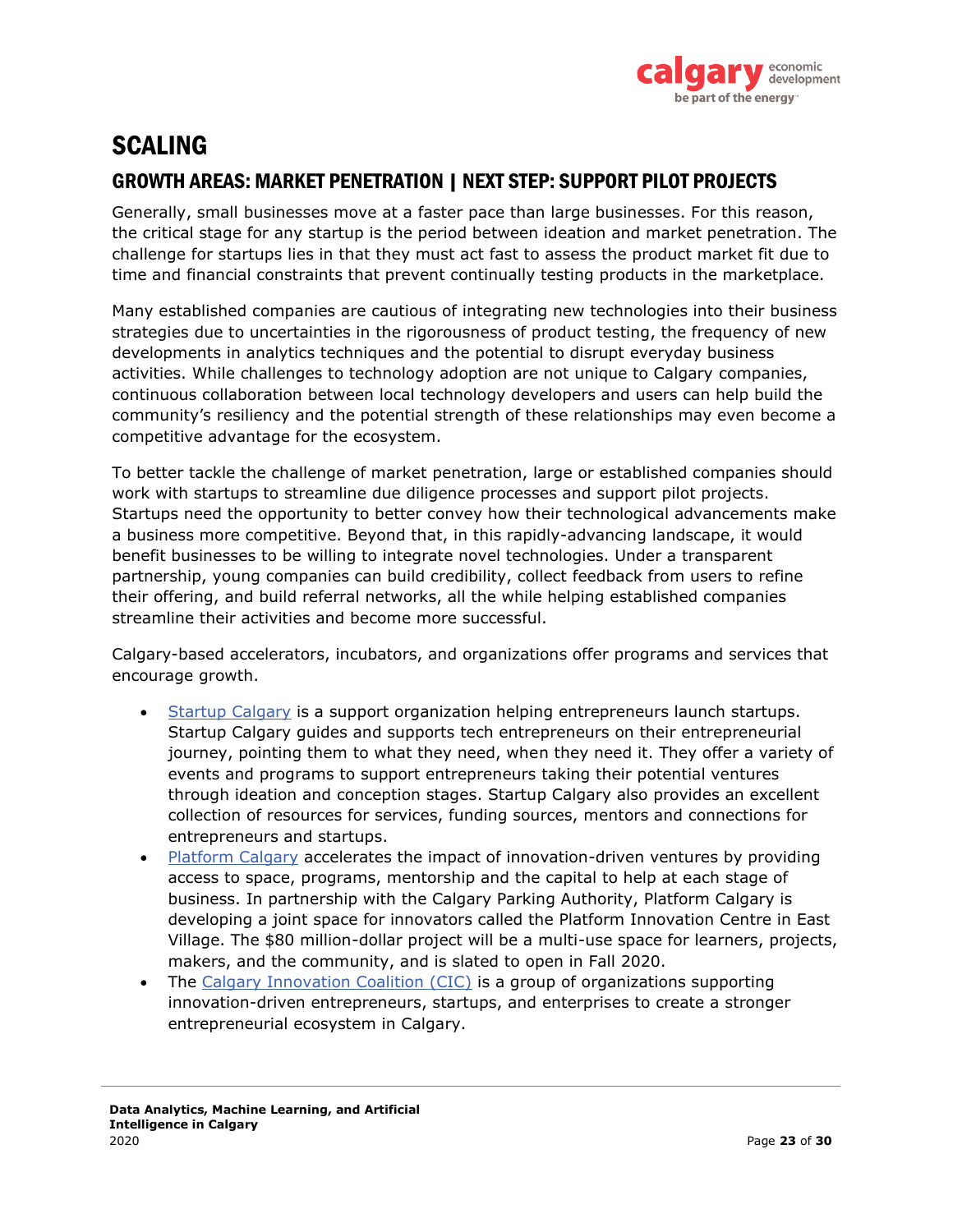

• The IBM and District Ventures Calgary Innovation Space was launched in 2017 and is an example of a large corporation partnering with a local enterprise to support entrepreneurs. The space offers support to growth-stage companies and the use of new technologies such as IBM Cloud and IBM Watson.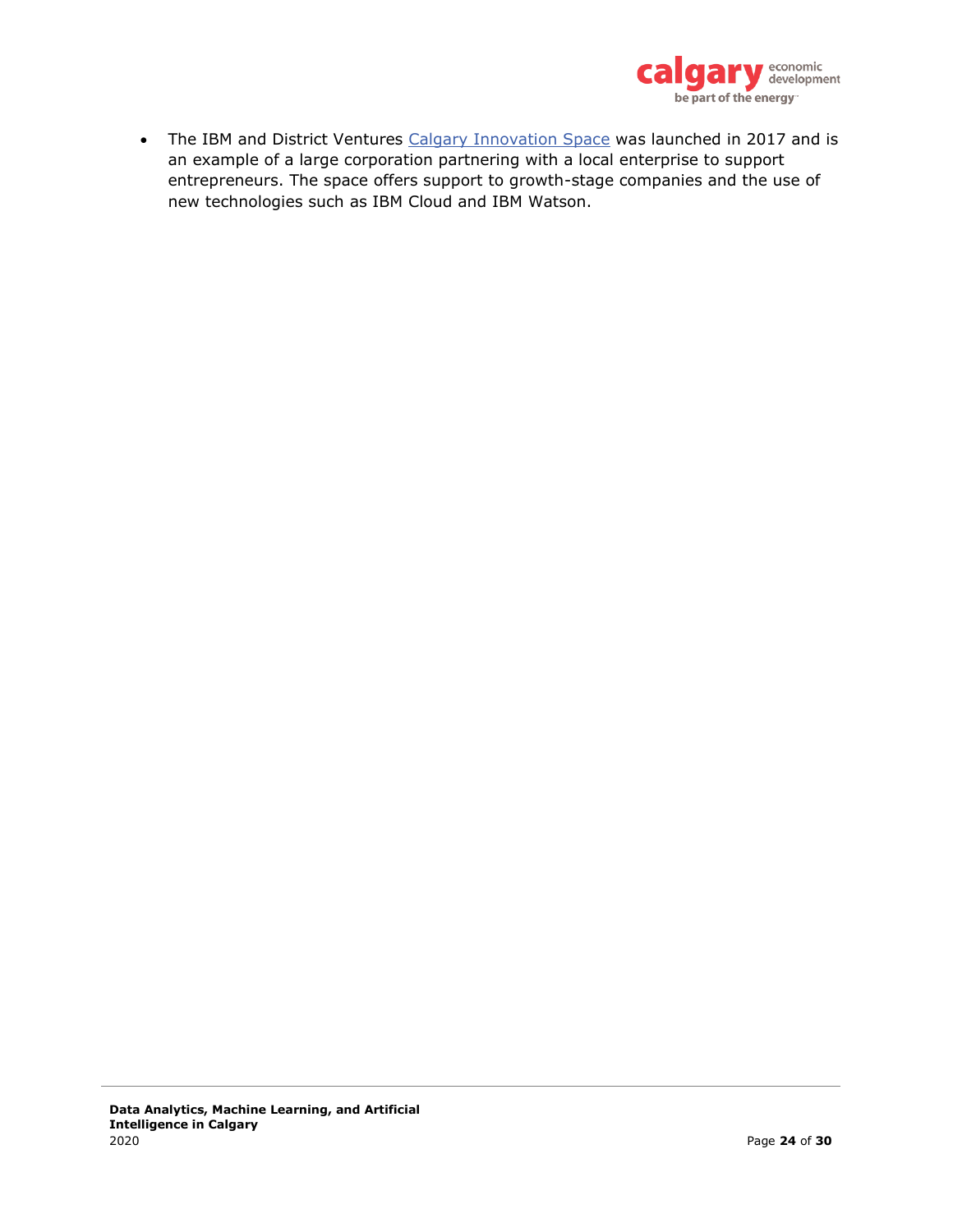

### INTELLECTUAL PROPERTY OWNERSHIP

#### GROWTH AREAS: IP GREY SPACE | NEXT STEP: REWORK STATUS QUO

Legal barriers and grey areas are a key problem for startups trying to go-to-market and attract investors. For companies established from university research activity, most Canadian institutions follow the inventor-owned intellectual property (IP) policy. This policy states that although inventors own their IP, the university takes a financial stake in all future revenues. Startups and post-secondary institutions that collaborate with each other on ground-breaking projects tend to experience issues with ownership of intellectual property.

Valuing early-stage startups is often challenging when seeking early rounds of capital. From the startup perspective, the university's financial stake in the venture can be detrimental to their valuation. From the post-secondary perspective, there is a need to be compensated for the use of institutional infrastructure, systems and talent in the development of technologies.

Should post-secondary institutions take equity or a stake in royalty? Should society be allowed free access to university research, or should only individual companies be allowed access? These questions might create contentious answers and may lead to an impasse in reform efforts.

For startups developing their IP with the use of data from more established companies, problems may also arise over the ownership of the final product, especially when written documentation does not exist from an early stage. While multinational companies can afford the litigators and insurance policies to navigate uncertainties in agreements, startups and universities are the players who benefit the most from increased clarity in IP law. The mission to refine IP law suitable to high-tech environments is global, and Canada can look to the EU, Japan and Singapore for examples of legal systems and precedents related to AI and ML-related innovations. 36

### COLLABORATION

#### GROWTH AREAS: OPEN LABS | NEXT STEP: LONG-TERM COMMITMENTS

Capturing the full value of data analytics requires significant collaboration between various players through different segments of the value chain. While startups and academic institutions may be developing new technologies to analyze and use big data, established companies are typically holders and owners of big datasets from which innovative analytics are hoping to derive new value.

<sup>&</sup>lt;sup>36</sup> Lexology, "Artificial Intelligence and the Patent Landscape - Views from the USPTO AI: Intellectual Property Policy Considerations Conference." (2019) https://www.lexology.com/library/detail.aspx?g=aba12d63-f0aa-417a-88f6-a84a687a8afd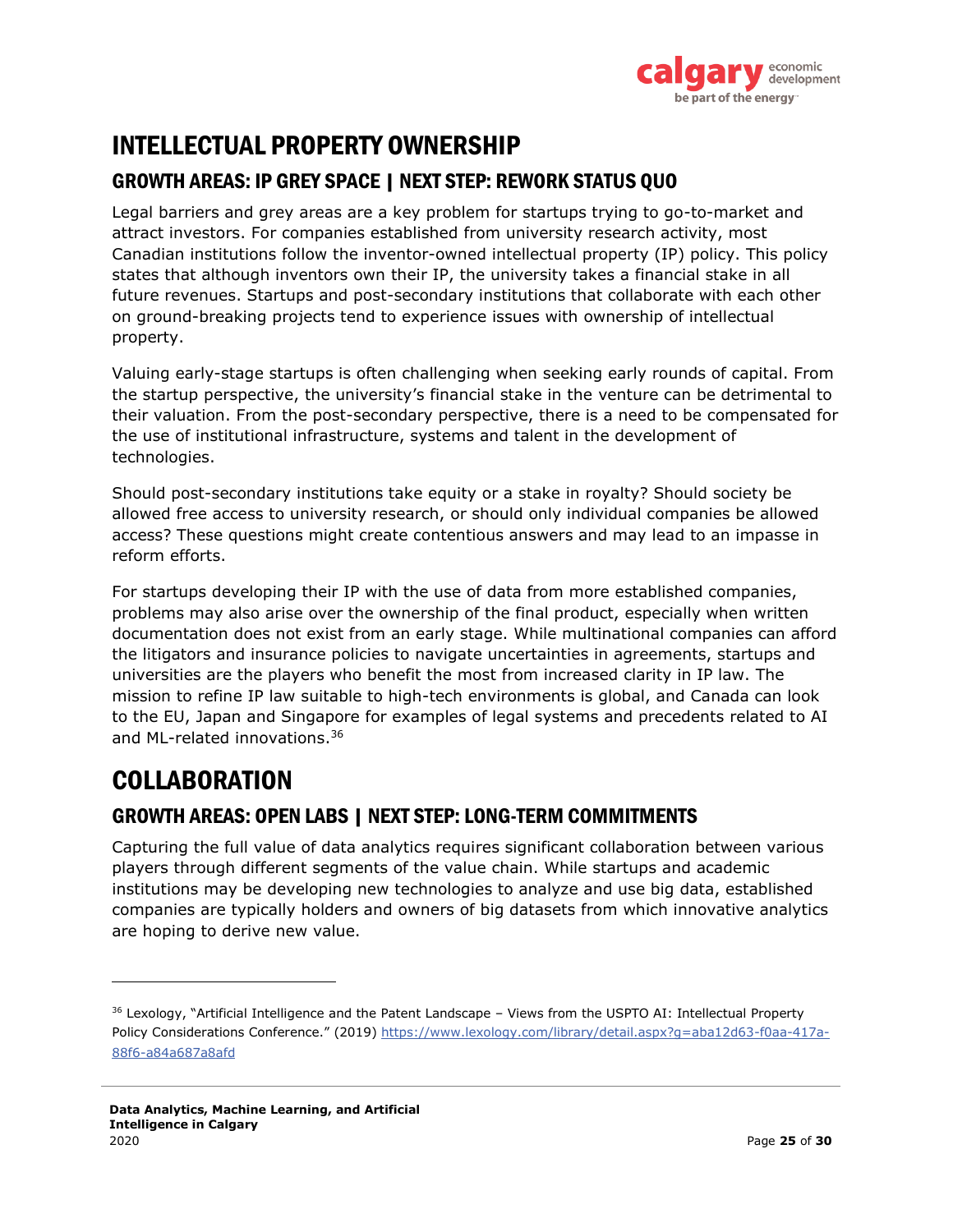

While industry and academia have worked to reduce silos over the last five years, Calgary's support systems for developing predictive analytics are fragmented with many knowledge gaps. Many enterprises are still early in developing their own capabilities for using big data across their organizations. The degree to which decision-makers throughout Calgary's ecosystem – in academic institutions, private enterprises, community, and government agencies – already embrace the opportunity of big data analytics is significant. Concepts of real-time processing, machine learning algorithms, and artificial intelligence are normal in current business conversations – the challenge is at what pace can Calgary's ecosystem turn these ideas into realities at scale in industry and community.

Calgary's academic institutions and industry share a symbiotic relationship. Research work in universities is taken up by industry and turned into products and services, while industry looks to academia to train graduates whose skillsets are aligned with industry requirements.

When talking to digital-tech companies, there is general interest in establishing a relationship with academia and government in the form of an "open-lab" cluster. Under this structure, post-secondary institutions, regional government, and industry partners collaborate to establish a network of shared infrastructure and undertake joint strategic projects. This ecosystem bridges the gap between research and implementation, provides practical experience for students and increases the pace at which companies can develop cutting edge technologies.

How does Germany make it work? Regional governments connect universities to German companies, tapping into university resources to pay university students' wages at 20 per cent below market rates. This promotes high-tech industry growth through long-term information exchange, short-term personnel exchange and adequate supply of labour and social engagement.<sup>37</sup>

Comparative networks loosely exist in Canada. The extent of collaboration between industry and post-secondary institutions is hampered in part by the financing Canadian companies bring to the table. Typically, Canadian companies will outsource short-term research projects to graduate students who they pay between 60 to 70 per cent below market rates.<sup>38</sup> This proves to be a difficult framework for collaboration as post-secondary institutions cannot legally compete with industry consultancies and they need two to four years of funding before they can afford to bring on graduate students.

Calgary has seen large investments in the physical infrastructure supporting digital-tech activities. Co-working spaces such as Assembly, The Edison, Work Nicer, Infusion, The Commons, and WeWork are rapidly expanding, bringing with them a communal work culture conducive to collaboration. While collaborative physical spaces are important for

<sup>&</sup>lt;sup>37</sup> Fraunhofer Institute for Systems and Innovation Research, The changing role of universities in the German research system: engagement in regional networks, clusters and beyond. (2010) http://citeseerx.ist.psu.edu/viewdoc/download?doi=10.1.1.723.6911&rep=rep1&type=pdf

<sup>38</sup> University of Calgary, Based on interviews with Computer Science Department.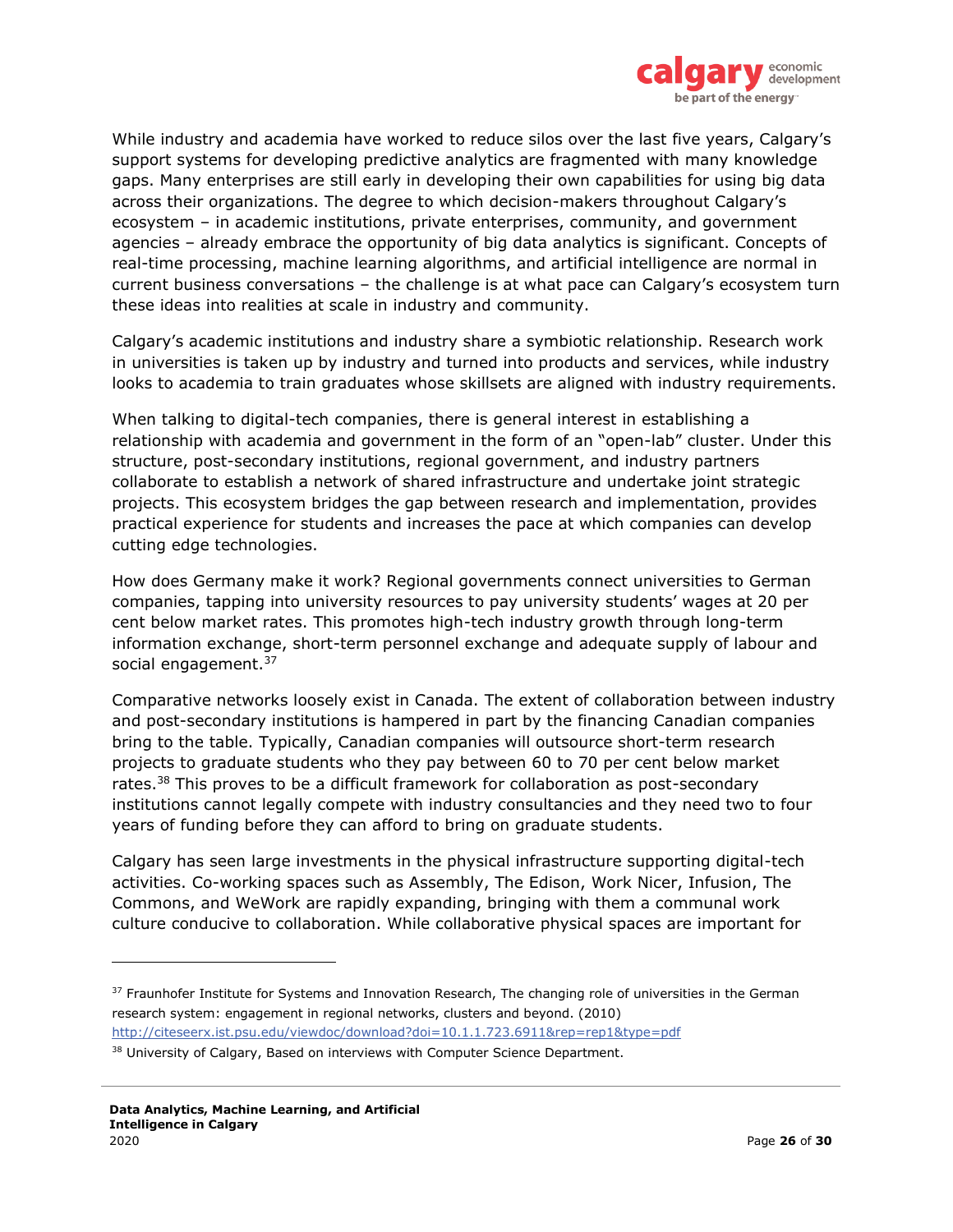

anchoring an innovation ecosystem, programming and infrastructure that enables knowledge exchange and capacity-building are also critical to nurturing the growth and maturity of the community. The opening of the Platform Calgary facility will offer integrated work space and programming and advocacy for innovation-driven companies. Continued and deep collaboration between all involved in the digital-tech ecosystem is necessary to help all participants achieve their respective potential efficiently and effictively.

Greater alignment of efforts and resources are needed within Calgary's digital-tech ecosystem to achieve and maintain global competitiveness. Greater strategic collaboration should help reduce red tape, increase infrastructure investment, and improve talent development and retention. A regional "open-lab" cluster may be one model to explore but will require local companies, governments, and universities to all increase investments of capital and talent through multi-year commitments to support collaborative initiatives at a greater scale.

### TOWARDS INCREASED COLLABORATION

Nurturing an open digital-tech ecosystem in Calgary will mean coordination across the private and public sectors, as well as knowledge transfer related to leadership, best practices, research, support and training.

A strategic approach in developing the AI space would require identifying existing areas of strength in the community that can be harnessed to create impactful collaborations. To promote entrepreneurial culture, one example could be for Calgary companies to pair with enterprise efforts of driving Silicon Valley companies, taking on join initiatives that develop collaborative mindsets.

A recent Accenture study finds that IT professionals in Silicon Valley are twice as likely to participate in open-source projects than those in other jurisdictions. <sup>39</sup> Corporate innovation challenges could be one model to foster the development of these cultural characteristics. The same Accenture study identified that Silicon Valley professionals were highly active in peer networks and that organizations tended to encourage transfers of talent within their companies. These traits are already well established in Calgary's energy sector and are a part of Calgary's business cultural ethos. Calgary can adopt some of these practices for our local digital-tech sector.

#### **1. Addressing the skills shortage**

Calgary has identified a shortage of analytical talent, or data experts which range from data engineers to big data architects to data scientists. Local technology companies have experienced difficulty attracting and retaining these professionals. Through creating and scaling a well-networked data community, Calgary can become a showcase of world class expertise which will attract further talent.

<sup>39</sup> Accenture, Outlook: California Dreaming. (2014)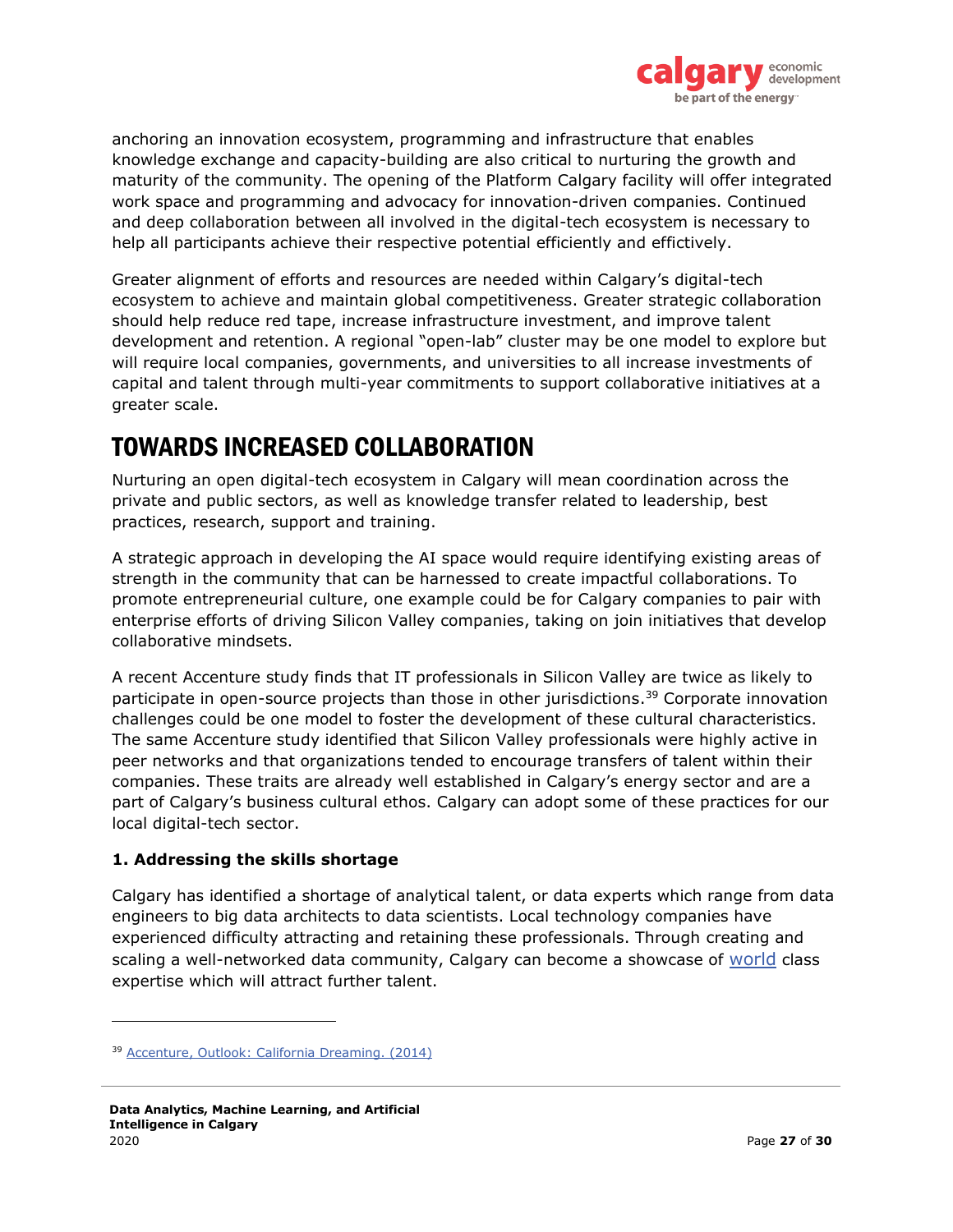

#### **2. Accessible super computing power**

Current state-of-the-art analytics algorithms require significant computation power, especially for large datasets. Computing resources that can be widely accessible and utilized by high school students and advanced experts, would be an excellent leap forward for the Calgary community.

#### **3. Data sharing, standards, methodology, and governance**

The involvement of multiple tools, software and datasets imparts complexity into the work of digital-tech companies. The initial ambiguity of social impacts related to using digital-tech products adds further challenges for decision-making. The needs to comprehensively explore considerations of "should" in contrast to the ambitiously of pushing boundaries of "could". Appropriate governance of data, supported by robust management and operational policies and processes, will be critical to ensuring the needed balance of security and personal privacy with sufficient access to data.

Clear legal and governance requirements for data security, personal privacy, and intellectual property are needed to provide guidance for quick-moving organizations working in a quickly-evolving technological space. In addition to formal governance measures, developing local cultures that align with responsible data usage among businesses, tech developers, and IT professionals will provide a stronger foundation for trust that enables more robust sharing of data, tools, and methodologies.

#### **4. Accelerating collaboration**

There is opportunity to strengthen relationships and collaboration between Calgary's investors, post-secondary institutions, technical institutes, technology accelerators and government to develop a coordinated network that supports ventures from ideation to commercialization.

A thriving digital-tech ecosystem can be built on the local base of technical industries that are rich with data – this can help nurture entrepreneurial mindsets in Calgarians, create safe opportunities for failure and learning, and provide stronger anchors for retaining talent.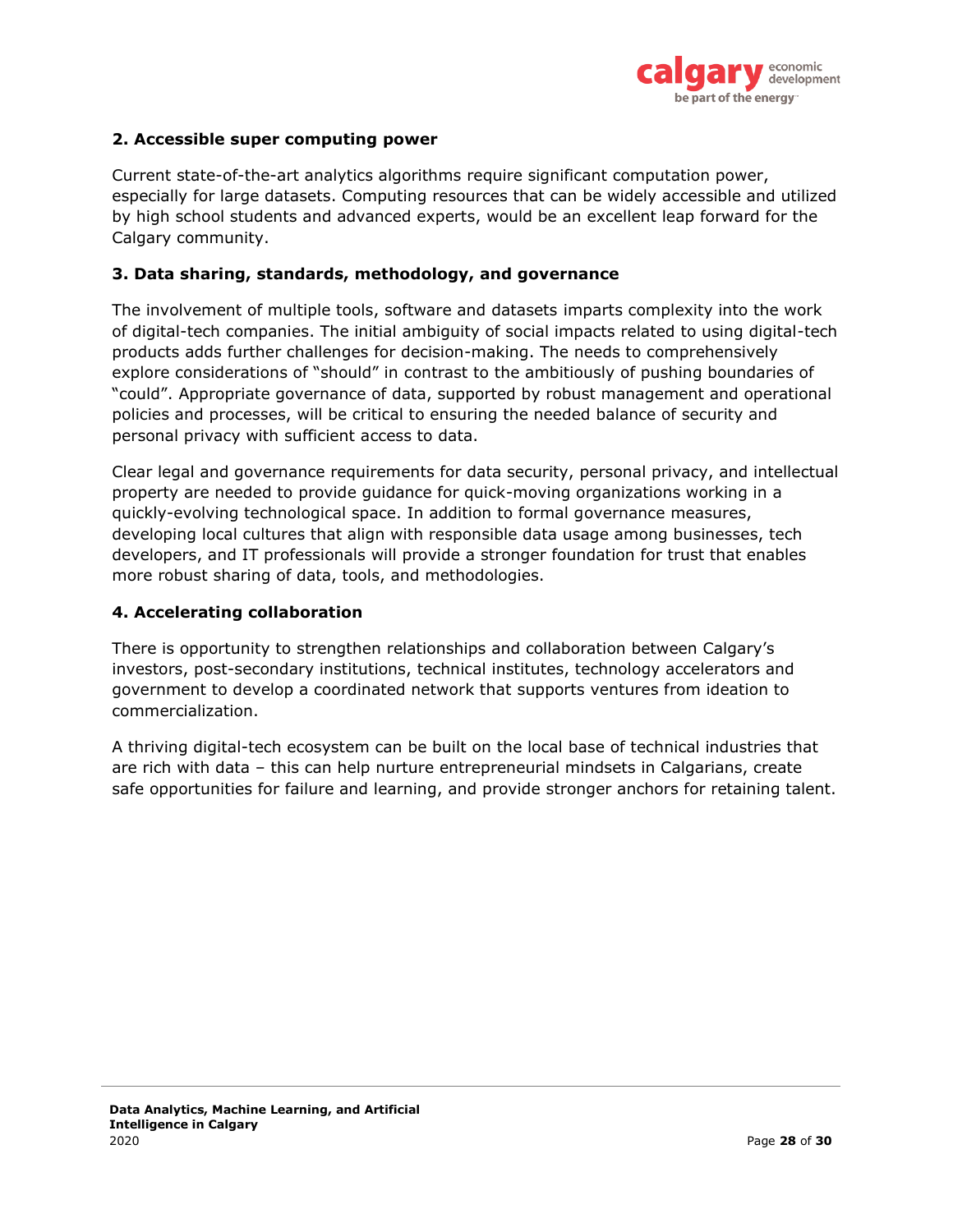

# <span id="page-28-0"></span>THE OPPORTUNITY FOR CALGARY

How should Calgary in the global tech space be branded?

Calgary is branding itself in the global technology space through an open, collaborative environment, supporting a culture of innovation with continued investment in global success.

Calgary already exhibits positive factors when it comes to high-tech growth. According to a 2019 IDC Canada forecast, nearly \$7.5 billion will be spent by Calgary businesses on digital transformation between 2019 to 2022. This averages to a compound annual growth rate of 20 per cent.<sup>40</sup> Of these sectors, the top three investors will be energy  $(1.9 \text{ billion})$ , creative industries (\$1 billion) and life sciences (\$627 million). $41$ 

While the Calgary region has a demonstrated record of local companies successfully growing into mature organizations, more support is needed for startups to maintain a thriving pipeline of upcoming ventures. Calgary is also currently home to 62 per cent of Alberta's technology startups, 55 per cent of private tech companies, and 50 per cent of the province's funders.<sup>42</sup> Between 2016 and 2018, the number of early stage startups in Calgary decreased by 12 per cent while there was an equivalent increase (12 per cent) in companies maturing to later stages of development.<sup>43</sup>

The data analytics landscape in Calgary has developed remarkably and new advances in technology are paving the way for more breakthroughs. To remain competitive, Calgary needs to create a supportive ecosystem that can enable and nurture fast-paced growth and collaboration in the digital-tech community. This includes helping develop tech-talent to address current and future potential skills gaps, maturing network capabilities related to data governance and management, and fostering evolutions in local culture that enable a data-driven community. Truly collaborative ecosystems that accelerate the development of AI innovations tear down silos and strengthen working relationships within and across organizations. It's time to help Calgary's ecosystem embrace every member as a valuable contributor who drives success.

<sup>40</sup> IDC Canada and Calgary Economic Development, DX Spending Statements. (2019)

<sup>41</sup> IDC Canada and Calgary Economic Development, DX Spending Statements. (2019)

<sup>42</sup> Alberta Enterprise Corporation, 2018 Alberta Technology Deal Flow Study. (2019)

<sup>43</sup> Alberta Enterprise Corporation, 2018 Alberta Technology Deal Flow Study. (2019)